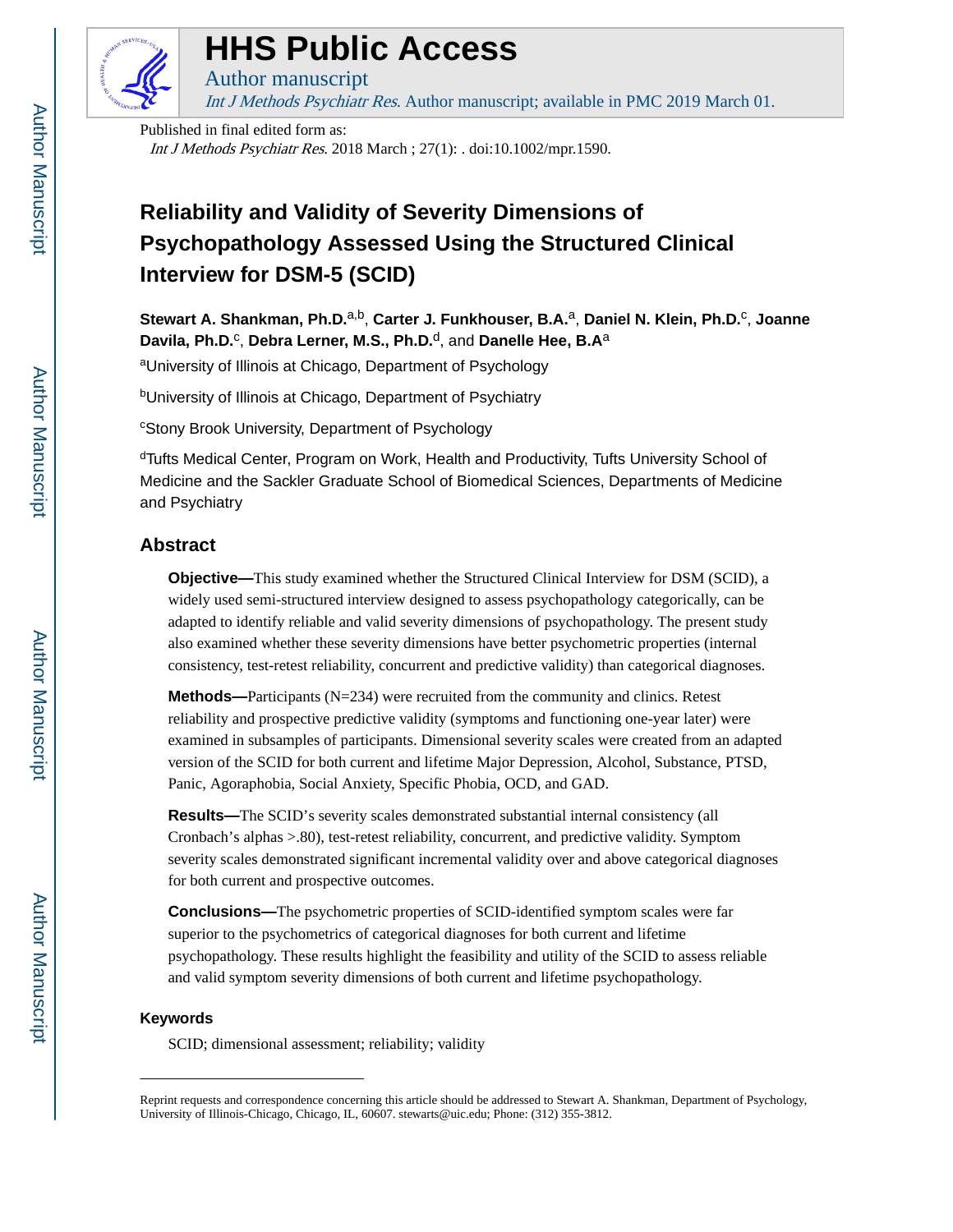While the modern Diagnostic and Statistical Manuals of Mental Disorders (DSM; post-1980) have provided stakeholders of mental health services (researchers, clinicians, patients, etc.) a common nomenclature to describe psychopathology, the system has received numerous critiques (Thyer, 2015; Wakefield, 2016; Widiger & Clark, 2000). One of the major critiques of the DSM is that it conceptualizes disorders as discrete (i.e., categorical) entities in which hard cut points are used to classify individuals as either "with" or "without" the disorder (Helzer, Kraemer, & Krueger, 2006; Insel et al., 2010). Indeed, numerous taxometric and simulation studies have shown that most psychopathologies are not discrete entities and are better conceptualized as continuous (i.e., dimensional) constructs (Haslam, Holland, & Kuppens, 2012; Ruscio & Marcus, 2007) or perhaps hybrids of dimensional and categorical constructs (Muthen, 2006). Additionally, a meta-analysis reported that compared to when psychopathology is assessed categorically, psychopathology defined dimensionally has 15% greater reliability and 37% greater validity (Markon, Chmielewski, & Miller, 2011).

Despite these psychometric advantages, the best method to assess psychopathology dimensionally is lacking. Most measures designed to assess psychopathology dimensionally are paper-and-pencil questionnaires that either only assess current psychopathology (e.g., a depression scale that assesses symptoms during previous two weeks) or broader traits (e.g., personality disorder measures like the Personality Inventory for DSM5) (Krueger, Derringer, Markon, Watson, & Skodol, 2012). Compared to paper-and-pencil questionnaires, semistructured interviews such as the Structured Clinical Interview for DSM (SCID; First, Williams, Karg, & Spitzer, 2015) allow for the probing and clarification of responses and are not as impacted by respondents' reading level (an important concern of many questionnaires (Schinka, 2012). While there are several interviews designed to assess one or more dimensions of a single area of psychopathology (e.g., Positive and Negative Syndrome Scale for Schizophrenia; Kay, Fiszbein, & Opler, 1987) there is no semi-structured interview designed to assess a broad array of psychopathology both categorically and dimensionally and for both current and past symptoms. Some researchers have used semi-structured interviews like the SCID or Anxiety Disorders Interview Schedule (ADIS-IV; Brown, DiNardo, & Barlow, 1994) to assess psychopathology dimensionally but they have only focused on a single symptom domain (Abela, Skitch, Auerbach, & Adams, 2005) and have not examined past, as well as current, psychopathology (Brown, Chorpita, & Barlow, 1998; Kotov, Gamez, Watson, & Iowa, 2005). Additionally, and most importantly, it is unknown whether these semi-structured interviews yield symptom severity dimensions that are reliable and valid. Having one instrument that can assess an array of psychopathology domains dimensionally would also be useful for studies adopting NIMH's Research Domain Criteria (RDoC) perspective that encourages a dimensional conceptualization of psychopathology (Sanislow et al., 2010).

The purpose of this study is therefore to (a) adapt a widely used categorical assessment interview of adult psychopathology, the SCID, so that it can also assess the severity of psychopathology dimensionally and (b) compare the reliability and validity of SCID assessed dimensions vs. SCID assessed categories for both current and lifetime psychopathology. We chose to use the SCID for the present study rather than create an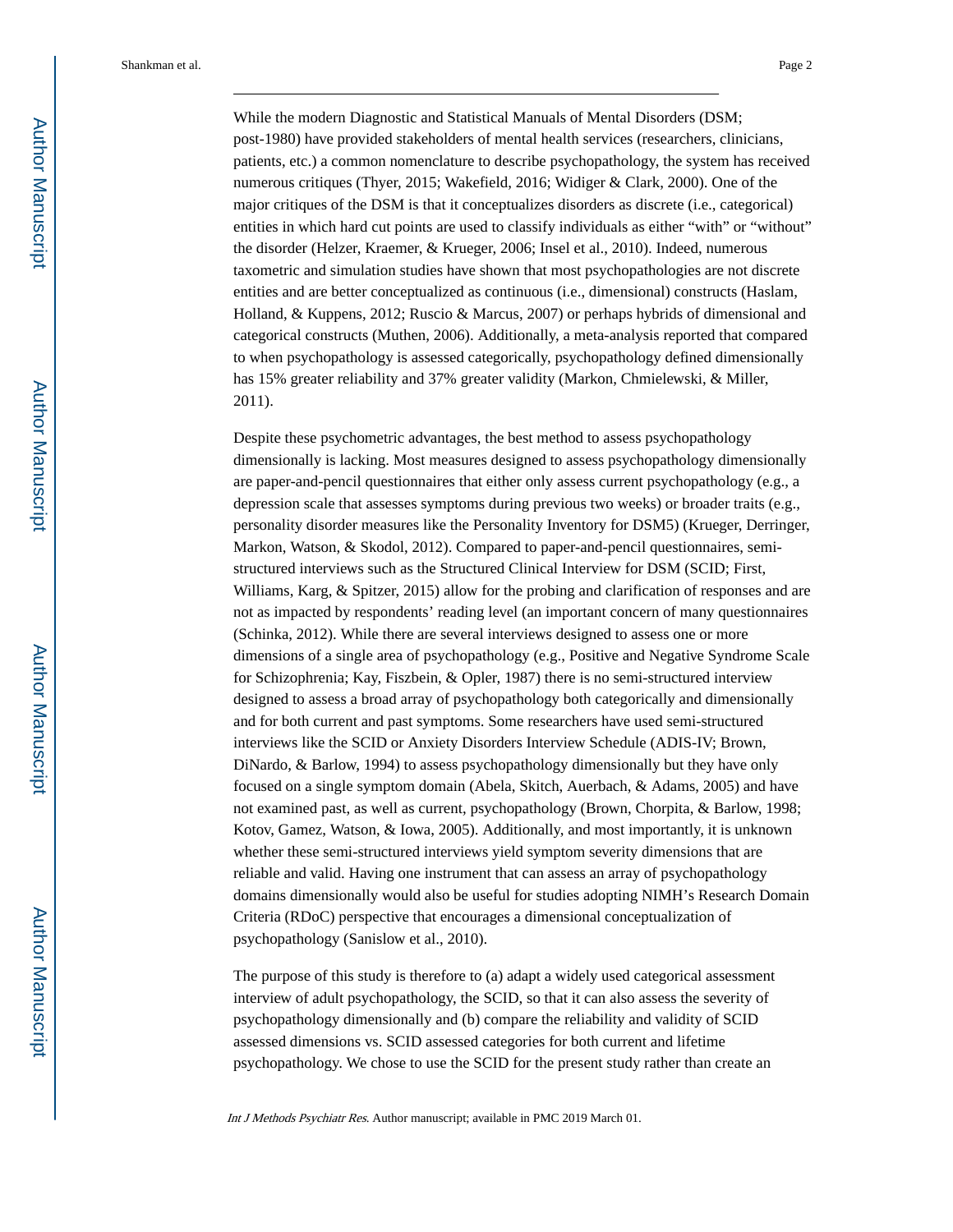entirely new interview as the SCID is the most widely used semi-structured diagnostic interview for adult psychopathology and its adaptation would not require additional training beyond what SCID users typically receive (SCID-101, 1998).

## **Method**

#### **Participants**

Two hundred thirty-four participants were drawn from an ongoing study on neurophysiological vulnerability factors for psychopathology (Gorka et al., 2016; Weinberg, Liu, Hajcak, & Shankman, 2015). The study recruited participants from the community and area mental health clinics (via fliers, Internet postings, etc.) and aimed to obtain a sample of young adults with a wide range of psychiatric diagnoses and symptoms as well as healthy controls. Thus, the inclusion criteria were broad, only requiring age between 18 and 30 years and having at least one full biological sibling within the same age range who was eligible to enroll. Participants were excluded from the larger study if they had a personal or family history of psychosis or mania; were unable to read or write English; had a history of head trauma with loss of consciousness; or were left-handed. These criteria were included to ensure participants were able to provide consent and to mitigate potential confounds to psychophysiological data. Two hundred thirty-four sibling pairs were assessed, but to avoid non-independence of observations, data from only one sibling per family were used for the present analyses.I In order to maximize the prevalence of psychopathology, the sibling with the higher sum of lifetime ADIS-IV ratings across the assessed psychopathologies (see below) was selected for the present analyses. Randomly selected subsamples of these 234 individuals were used for the retest reliability  $(n=51)$  and prospective predictive validity  $(n=71)$  studies (see below). This investigation was carried out in accordance with the latest version of the Declaration of Helsinki and all participants provided written informed consent after review of the procedures as approved by the university Institutional Review Board. Participants were paid approximately \$20/hour for their participation. Demographic characteristics for these two subsamples and the overall sample are described in Table 1.

#### **Baseline Measures**

**Structured Clinical Interview for DSM-5—Lifetime and current psychopathology were** assessed by interviewers using an adapted version of the research version of the Structured Clinical Interview for DSM-5 (SCID-5-RV; First et al., 2015). Specifically, the following ten disorders were assessed - Major Depressive Disorder (MDD), Alcohol Use Disorder (AUD), Substance Use Disorder (SUD), Post-Traumatic Stress Disorder (PTSD), Panic Disorder (PD), Agoraphobia, Social Anxiety Disorder (SAD), Specific Phobia, Obsessive-Compulsive Disorder (OCD), and Generalized Anxiety Disorder (GAD) (see Supplementary Material for results for the Anorexia, Bulimia, and Binge Eating Disorder modules, which were also administered, but are not reported in the main analyses due to small N). As personal history of psychosis or mania was an exclusion criterion, lifetime psychosis and mania were assessed using the psychotic screening module and manic episode section from the SCID's Mood Disorders module. The SCID for the present study was identical to the SCID-5, with the following exceptions. First, the instrument used a slightly different structure than the SCID-5. The SCID-5 sometimes assesses lifetime diagnostic criteria and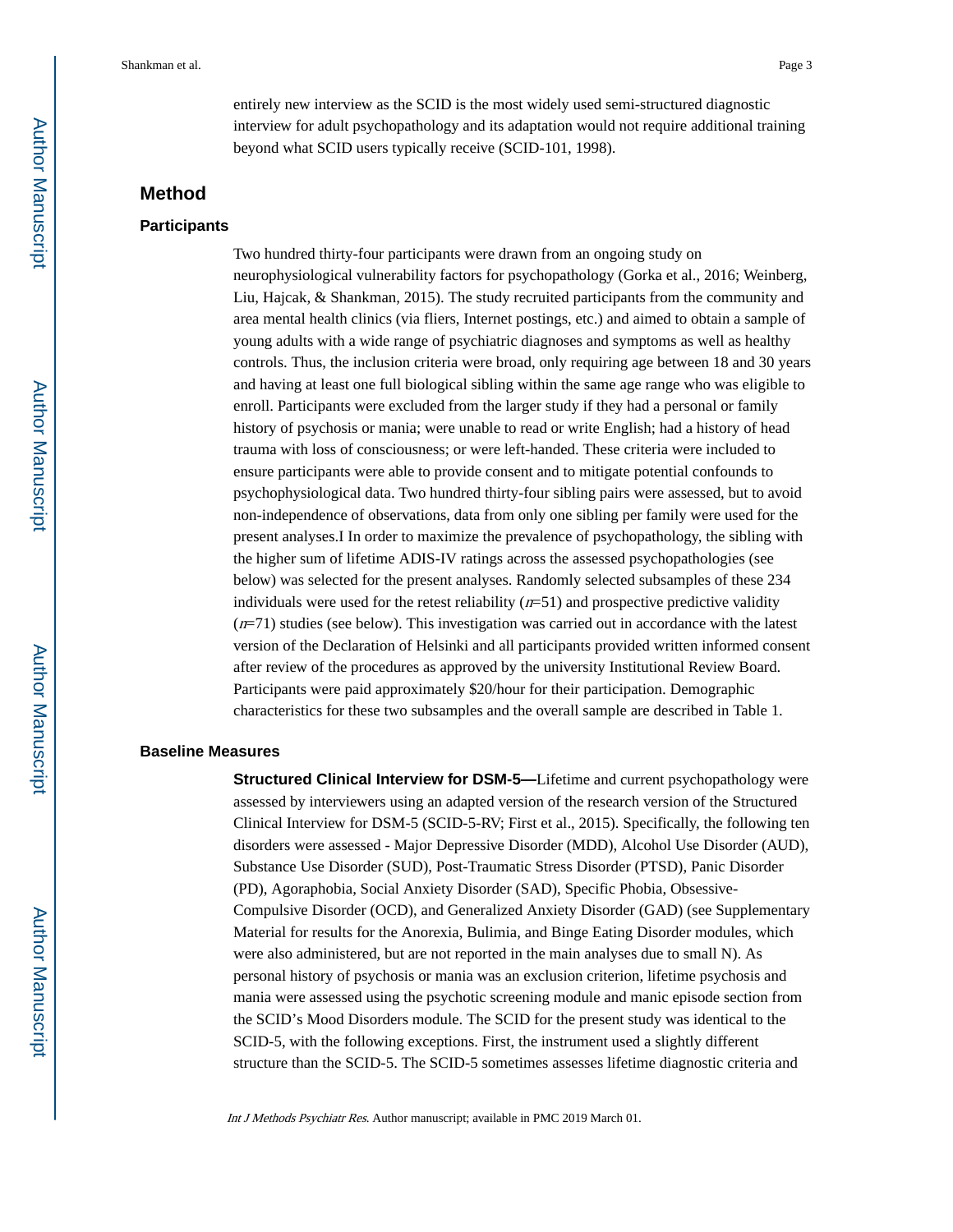then current criteria for some disorder modules, and sometimes does current and then lifetime (only if the current diagnosis was not met). To aid in the symptom severity assessment of psychopathology, each module of the adapted SCID was organized to always assess lifetime symptoms first and then current symptoms. Second, the separate parts of multicomponent symptoms were coded independently (e.g., the MDD symptom "worthlessness or guilt" [symptom 7] yielded separate ratings for worthlessness *and* guilt). Third, to increase sensitivity to individuals with subthreshold psychopathology and facilitate the calculation of symptom severity scales, we modified some of the skip-out rules in the SCID. Specifically, interviewers ignored all but the first "skip out" for all disorders except MDD and GAD. For example, for PTSD, if a subject received either a 2 or 3 for criterion A (exposure to a trauma), interviewers ignored all subsequent "skip outs" and assessed all lifetime PTSD symptoms even if the subject did not fully meet criteria B, C, D, and/or E (e.g., they only had one symptom from criteria D). However, if a subject received a '1' for criteria A for PTSD (i.e., they never experienced a trauma), the rest of the PTSD symptoms were not assessed as it would not make sense to assess a person's reactions to a trauma if they never experienced a trauma. Using panic disorder as another example, it would not make sense to assess whether a person worried about additional attacks (Criteria B) if they never had a panic attack (Criteria A). Interviewers also ignored the first "skip out" at the beginning of the MDD and GAD sections because MDD and GAD contain symptoms whose presence are not dependent on the cardinal symptom(s). For example, all of the symptoms of MDD were assessed even if the cardinal symptoms (depressed mood and anhedonia) were not present. Fourth, additional items related to previous course of illness (e.g., duration of longest episode, time since last symptomatic, etc.) were also added to each module (data not included in this report). Fifth, the time frames for current psychopathology were modified for some disorders. Rather than assessing current Agoraphobia, SAD, and Specific Phobia using the past 6 months and assessing current AUD and SUD using the past 12 months (as specified in the SCID-5), we elected to use the past 1 month to assess these current disorders. This modification allowed for the assessment of current symptoms using the same time window as our measures of current functioning (e.g., WHODAS, GAF, and SOFAS), thus facilitating concurrent validity analyses of current psychopathology. Sixth, although the SCID-5 includes questions assessing functional impairment and perceived distress associated with some disorders, several disorders do not include clinically significant impairment or distress as a criterion and do not have questions assessing functional impairment and distress due to symptoms of the specific disorder. Therefore, prompts and rating scales from the ADIS-IV (Brown et al., 1994) were added for each disorder, and for both lifetime and current psychopathology. This provided measures of disorder-specific impairment and distress that were consistent across disorders, thereby facilitating analyses of concurrent validity. These ratings consisted of separate assessments of perceived distress and three forms of impairment (social, occupational, and 'other' impairment that resulted from the specific psychopathology) made along a 9-point scale ranging from 0 (none) to 8 (severe), with (as per ADIS-IV convention) ratings of 2 or higher signifying clinically significant distress or impairment. To provide measures of overall symptom severity and functioning, the Global Assessment of Functioning Scale ("GAF"; American Psychiatric Association., 1994) was modified slightly to only focus on overall symptom severity at the time of the interview and the Social and Occupational Functioning Assessment Scale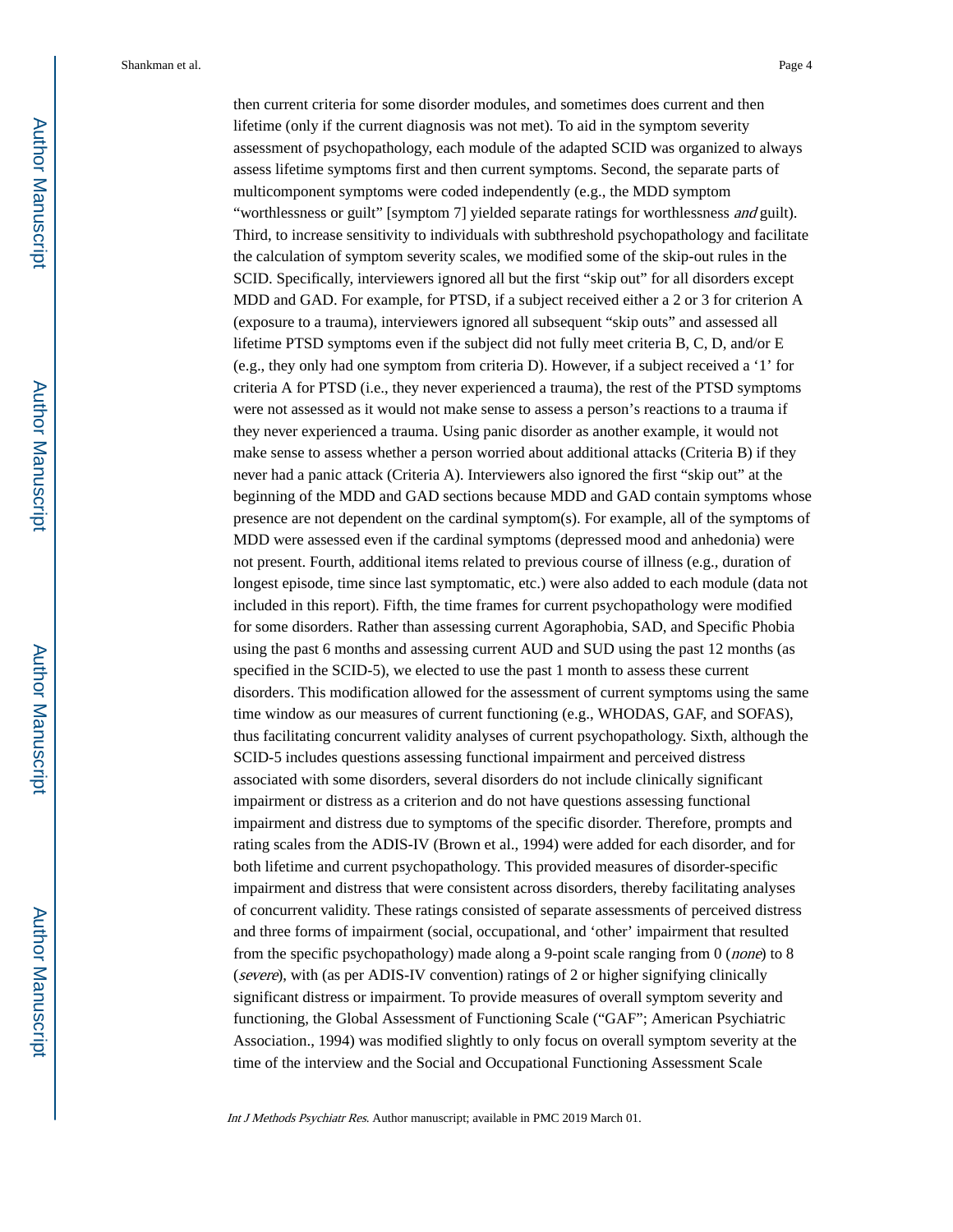(SOFAS; Goldman, Skodol, & Lave, 1992) was used to focus solely on overall functional impairment due to current psychopathology. This is consistent with previous recommendations that the GAF be divided into two scales (Aas, 2010).

Interviewers were trained to criterion by viewing the SCID-101 training videos (SCID-101, 1998), observing two or three SCID interviews with an experienced interviewer, and completing three SCID interviews (observed by the first author or an advanced interviewer) in which diagnoses were in full agreement with those of the observer.

A subset of participants ( $n = 51$ ) completed a second SCID with a different interviewer blind to the first interview within 3 weeks of their first SCID ( $M = 8.51$  days,  $SD = 4.31$ ) to assess the test-retest reliability of symptom dimensions and categorical diagnoses.

**World Health Organization Disability Assessment Schedule 2.0—**To assess more global disability and impairment, the 36-item World Health Organization Disability Assessment Schedule 2.0 (WHODAS; Ustün et al., 2010) interview was administered immediately after the SCID. The 36-item WHODAS is the gold standard assessment of disability published by the World Health Organization and contains six domains of current functioning (Cognition, Mobility, Self-care, Getting along, Life activities, and Participation), which are calculated by summing the values for the items in each domain. These domain level scores have previously shown excellent internal consistency and test-retest reliability, as well as concurrent, construct, and discriminant validity (Ustün et al., 2010). In the present study, Cronbach's alphas for the WHODAS domains ranged from .81–.92.

#### **One-year Follow-up Assessment**

A subset of participants (n=71) completed the Longitudinal Interval Follow-up Evaluation interview (LIFE, the gold standard assessment of longitudinal symptom assessment) and 12 item WHODAS interview one year after their initial SCID interview (data was only available for a subset as data collection is ongoing). The 12-item WHODAS interview retrospectively assessed impairment since baseline. It accounts for 81% of the variance of the 36-item version (Ustün et al., 2010), but only produces an overall disability score and not domain level scores. WHODAS impairment ratings were obtained for each month between the baseline assessment and the follow-up.

The LIFE (Keller et al., 1987) interview was administered face-to-face (n=65) or over the phone (n=6) at one year follow-up to retrospectively assess symptoms of psychopathology since baseline. For each week since baseline, the LIFE yields a measure of symptom severity called a psychiatric status rating (PSR) for each disorder assessed at baseline, ranging from 1 (absent) to 6 (severe), with ratings of 5 or 6 signifying that the full diagnostic criteria for the disorder are met. The LIFE has exhibited good to excellent inter-rater reliability and excellent test-retest reliability over a one year period (Keller et al., 1987; Warshaw, Keller, & Stout, 1994).

#### **Data Analysis**

We measured lifetime and current psychopathology using both categorical diagnoses and symptom severity scales. After all interviews were completed, symptom severity scales were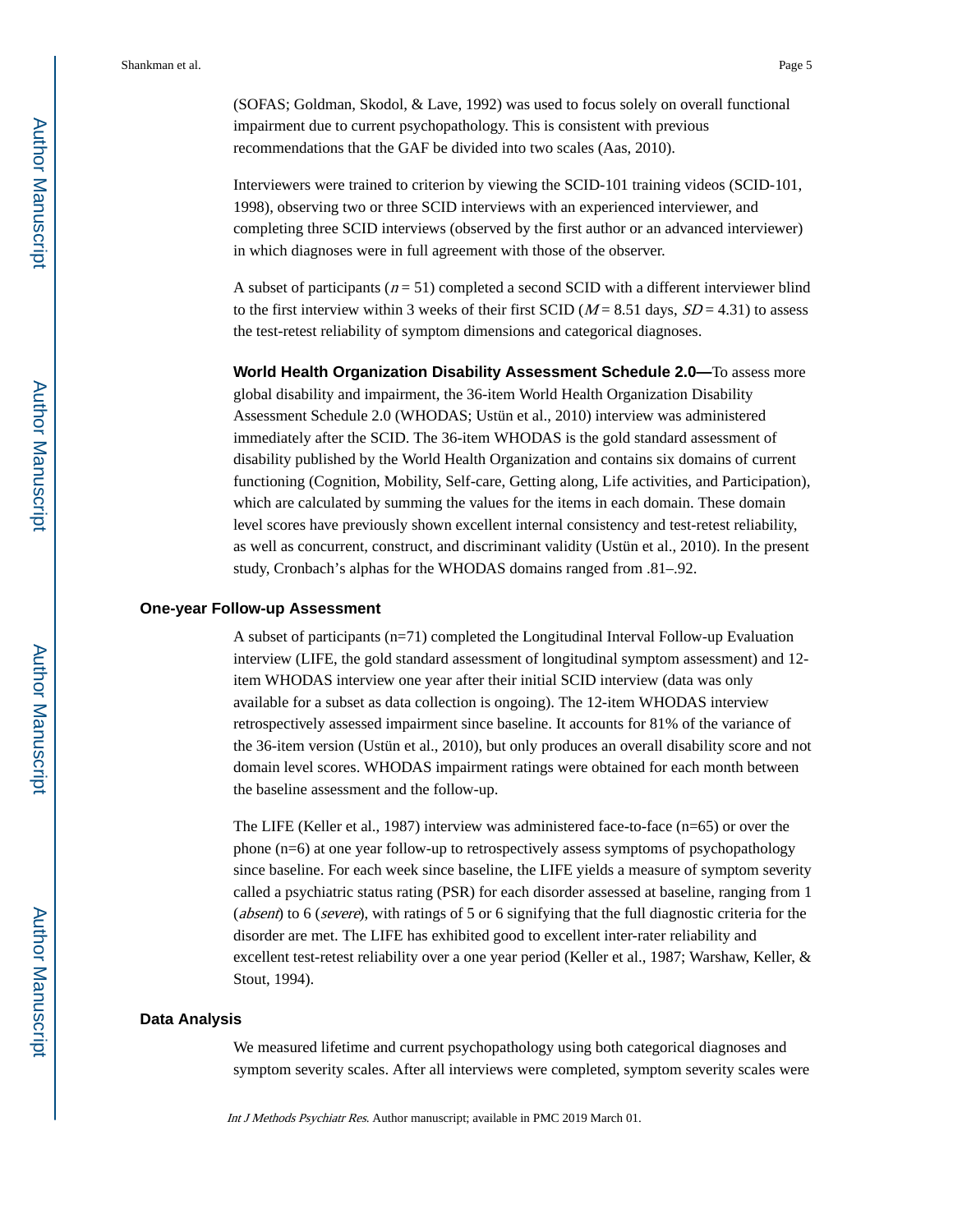electronically computed by summing each symptom within a disorder, with each symptom rated on a 1–3 scale (except for the percentage time symptom from OCD). The severity scales included the following symptoms: $1 \text{ MDD}$  - nine core symptoms; AUD and SUD - 11 core symptoms; PD - symptom A, B1, and B2; PTSD - symptom A, the 20 symptoms in criterion B through E; Agoraphobia - the five potentially feared situations under symptom A and symptom B, C, D, and E; SAD and specific phobia (scored separately) - symptom A, B, C, D, and E; OCD - symptom A1, A2, B1, B2, and the percentage of time spent engaging in OCD thoughts or behaviors (all z-scored); GAD – symptom A, B, and the six symptoms under symptom C; AN – symptom A, B, and C; BN – symptom A1, A2, B, C, and D; BED – symptom A1 and A2, the five symptoms under criterion B, and symptoms C and D.

Internal consistencies of each symptom severity scale were determined using Cronbach's alphas. One-way random single-measure intraclass correlation coefficients (ICCs) were used to assess the test-retest reliability of severity scales, and Cohen's kappas were used to assess test-retest reliability of categorical diagnoses. For these reliability analyses, we used Shrout's (1998) standards for determining strength of reliabilities (although these standards are not without controversy (Kraemer, Kupfer, Clarke, Narrow, & Regier, 2012); specifically,  $0.00 - 0.10$  (virtually none),  $0.11 - 0.40$  (slight),  $0.41 - 0.60$  (fair),  $0.61 - 0.80$ (moderate), 0.81–1.0 (substantial). For these analyses, there were nine sibling pairs in the test-retest reliability subsample (but not the baseline  $[n=234]$  or predictive validity [N=71] sample). The inclusion of sibling pairs in the test-retest reliability subsample infringes on the statistical assumption that observations are independent. However, results were comparable in a smaller sample using only one sibling from each pair.

Concurrent validity for lifetime and current psychopathology was assessed using correlations between each diagnosis or symptom severity scale (point-biserial and Pearson correlations, respectively) and the corresponding ADIS ratings, with the idea that assessments of psychopathology should be associated with functional impairment. Concurrent validity was also assessed with the domain level scores of the 36-item WHODAS and the GAF current symptom severity and SOFAS current impairment ratings.<sup>2</sup> The key analyses regarding concurrent validity tested incremental validity of symptom dimensions over and above categorical diagnoses. To test this, we computed multiple regressions with both symptom severity scales and categorical diagnoses as simultaneous predictors of the various validators (ADIS ratings, etc).

The predictive validity of each diagnosis and severity scale was assessed via (1) the maximum LIFE severity rating for the corresponding disorder over the one year follow-up, and (2) the overall impairment index from the 12-item WHODAS across the follow-up (specifically, the average of the maximum rating of each of the 12 items across the followup). These measures were used to measure longitudinal risk with the assumption that SCID

<sup>&</sup>lt;sup>1</sup>We also explored the reliability and validity of dimensions if the multiple components of symptoms were included separately (e.g., separate symptoms of worthlessness and guilt for symptom 7 of MDD). The pattern of results with these dimensions was nearly identical to when these components were collapsed. To increase the utility and applicability of the results to labs that do not 'unpack' these symptoms, only results with the 'packed' symptoms are reported below.<br><sup>2</sup>The Mobility and Self-care domains of the 36-item WHODAS were excluded due to a lack of variability in scores (i.e., most

participants reported no impairment in these domains).

Int J Methods Psychiatr Res. Author manuscript; available in PMC 2019 March 01.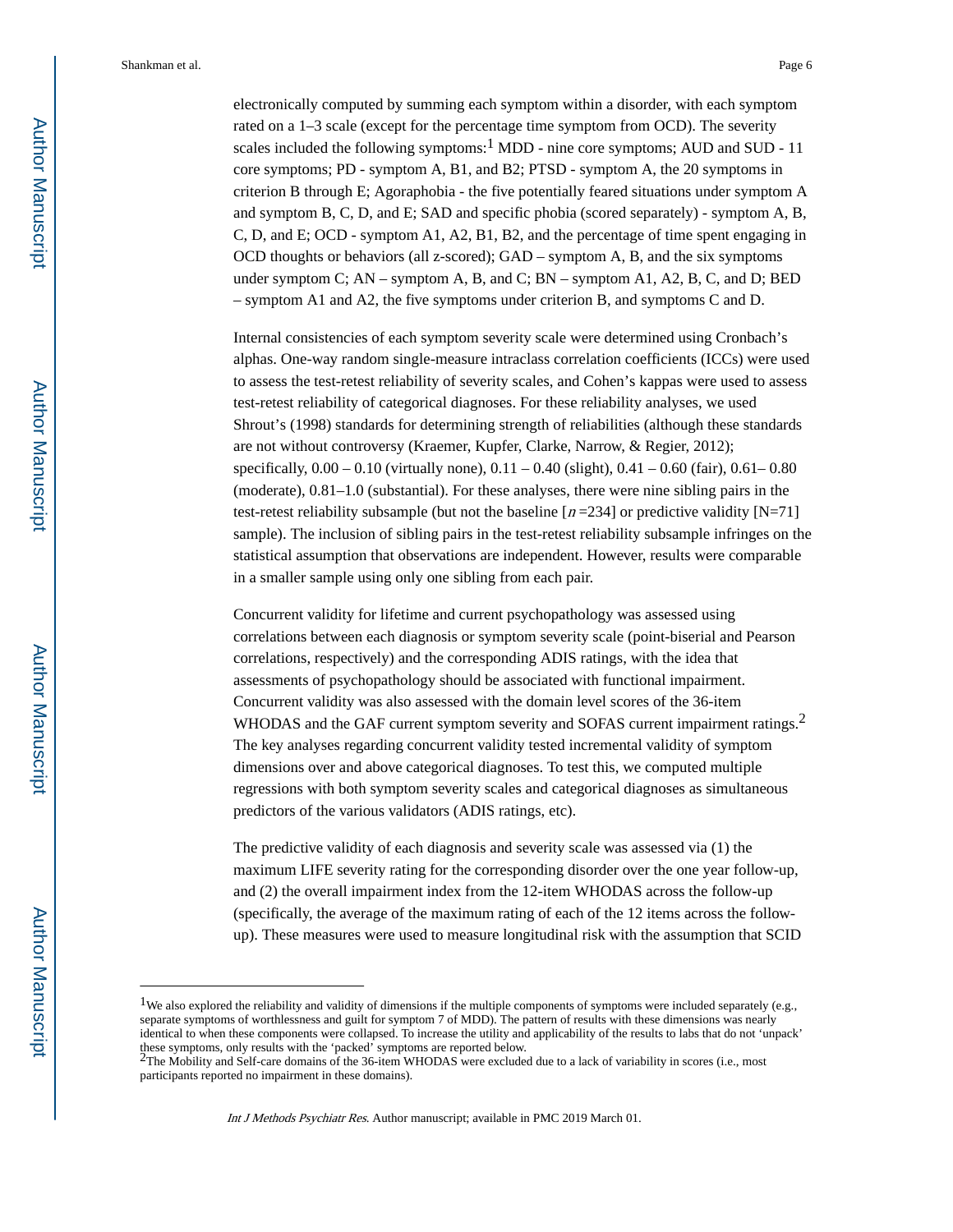assessments should be associated with longitudinal risk for psychopathology. Although the relationships between SCID assessments and the maximum LIFE severity rating are likely influenced by the persistence of each disorder, the specific disorders' persistence were equated in the key analyses that examined whether dimensional and categorical assessments (entered simultaneously in a multiple regression) contributed incremental validity over and above each other.

## **Results**

Table 2 presents the internal consistency and test-retest reliability) for categorical and dimensional severity assessments of psychopathology. Using Shrout's (Shrout, 1998) conventions for judging reliability coefficients, the internal consistencies for the 20 dimensional assessments of lifetime and current psychopathologies were all in the substantial range (above .80) with the sole exception of current alcohol use disorder (Cronbach's alpha =.78 [moderate range]). For the test-retest reliabilities, all 10 of the dimensional assessments for lifetime psychopathology were in the substantial range, while Kappas for categorical diagnoses demonstrated poorer reliability (2 were substantial, 4 were moderate, 2 were fair, and 1 was slight). A similar pattern emerged for test-retest reliability of current psychopathology with nine of the ten dimensional severity assessments demonstrating substantial reliability (the tenth was moderate). Test-retest reliability was poorer for current categorical diagnoses (none were substantial, 4 were moderate, 2 were fair, and 1 was slight).<sup>3</sup>

Table 3 shows that both dimensional severity scales and categorical diagnoses of lifetime psychopathology were associated with significant concurrent validity for all validators. Table 3 also shows the results for multiple regression models in which both dimensional severity and categorical assessments of psychopathology were predictors. The symptom severity scales remained significant for 29 of the 30 regression models, while the categorical assessment was only significant for 8 of the 30 models. Additionally, symptom severity scales had larger independent effects than categorical diagnoses for 27 of the 30 models. There was a similar pattern for the concurrent validity of the current psychopathology assessment (see Table 4), albeit slightly weaker compared to lifetime psychopathology given the lower levels of current psychopathology. Specifically, severity scales remained significant for 66 of the 90 (73%) multiple regression models where both dimension severity and categorical assessments were entered simultaneously, compared to only 15 of the categorical effects (15 of 90 [16.7%]). Dimensional assessments had larger effects than categorical diagnoses for 84 of the 90 models (93%).

Table 5 presents the predictive validity of categorical and dimensional severity assessments. Categorical and dimensional assessments for lifetime and current psychopathology prospectively predicted higher symptoms of the corresponding disorder over the course of the 1-year follow-up. Table 5 also shows the results for multiple regression models in which both dimensional and categorical assessments were included. Dimensional severity assessments demonstrated stronger incremental predictive validity for 17 of 20 lifetime

<sup>&</sup>lt;sup>3</sup>Analyses for several categorical diagnoses could not be calculated due to small N (see Tables for details).

Int J Methods Psychiatr Res. Author manuscript; available in PMC 2019 March 01.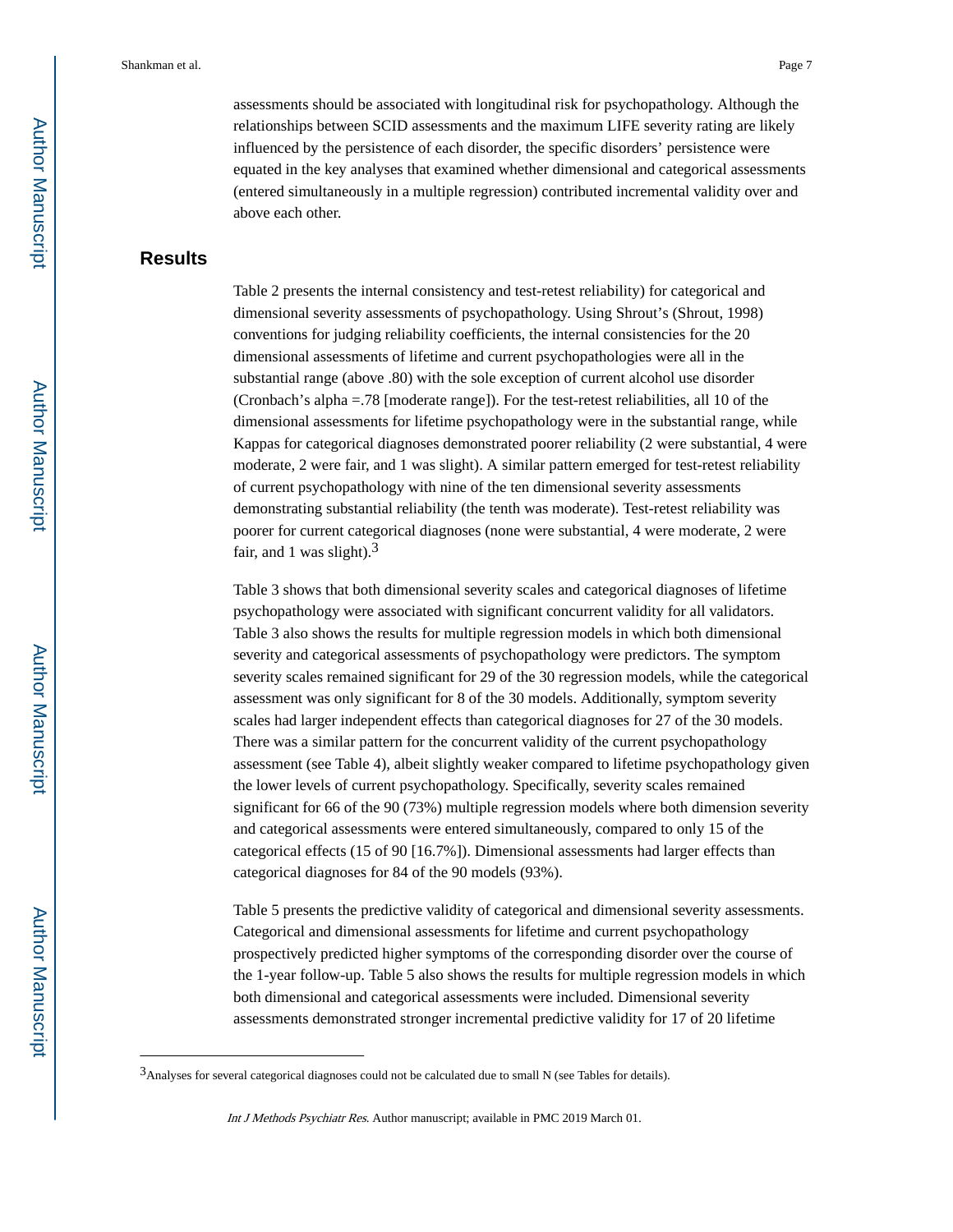psychopathology models and 16 of 18 current psychopathology models. Fewer symptom severity scales and categorical diagnoses prospectively predicted WHODAS functioning. However, when both dimensional severity and categorical assessments were included in the same model, only dimensional (and never categorical) assessments demonstrated significant incremental predictive validity for functioning.

## **Discussion**

The present study found that symptom severity dimensions of psychopathology identified by the SCID demonstrate substantial internal consistency, test-retest-reliability, concurrent, and predictive validity, and far superior psychometric properties than categorical diagnoses for most disorders. While studies of personality disorders and research utilizing paper-andpencil questionnaires have previously demonstrated similarly superior psychometrics for dimensional assessments of psychopathology (Markon et al., 2011), this is the first study to our knowledge that has examined the ability of a semi-structured interview to identify reliable severity dimensions of MDD, GAD, OCD, PTSD, Panic Disorder, Agoraphobia, Social Anxiety, Specific Phobia, alcohol use disorders, and substance use disorders for both current and past psychopathology.

These results suggest that if research labs are seeking to use a semi-structured interview to assess psychopathology dimensionally (or with a categorical/dimensional hybrid model, Muthen, 2006), they can simply adapt the SCID (one of the most widely adopted tools to assess psychopathology) to do so, without additional training beyond the standard SCID. The SCID might be a particularly useful measure for labs conducting RDoC inspired research that define psychopathology dimensionally, but may also need to classify participants' categorical diagnostic status (e.g., for exclusion criteria; Cuthbert & Kozak, 2013).

There are, of course, other measures to assess current psychopathology dimensionally (e.g., Kotov et al., 2005; Watson et al., 2008)), but most of these are self-report (which have limitations as discussed above) or do not assess a broad range of psychopathology. Another advantage of the SCID over these instruments is that it not only assesses current (i.e., last several weeks or month) but also lifetime psychopathology and the present results suggest that severity dimensions for both can be assessed reliably and validly. It is interesting that symptom severity scales of lifetime psychopathology were reliable and valid given questions about the validity of categorically defined lifetime psychopathology assessments (Olino et al., 2012). These prior studies did not assess lifetime psychopathology dimensionally, however, and this may have contributed to their poorer validity.

We do not assume that the DSM-based severity scales used in this study provide the most parsimonious classification system. We took a 'top-down' approach to defining severity dimensions, using the structure of the SCID (which is organized by DSM categories), while most studies examining the structure of psychopathology take a 'bottom up' approach, examining how symptoms of psychopathology co-vary into parsimonious dimensions and/or types (Eaton, Krueger, Docherty, & Sponheim, 2014). It will be important for future studies to develop semi-structured interviews that measure 'higher-order' dimensions (such as the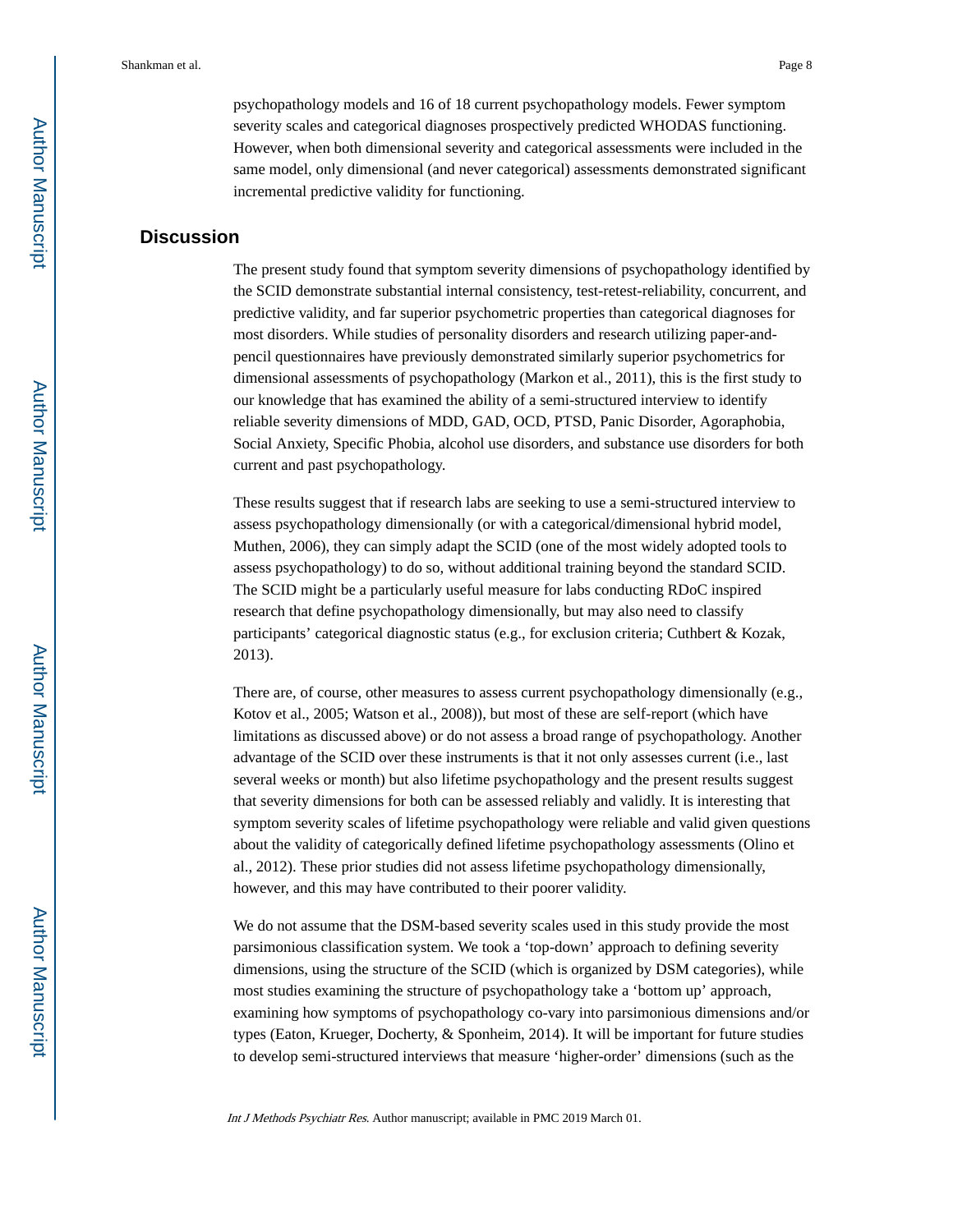frequently observed dimensions of internalizing and externalizing psychopathology; Farmer, Seeley, Kosty, Olino, & Lewinsohn, 2013; Krueger & Markon, 2006).

Strengths of the study included a well-characterized sample of individuals with broad range of symptomatology, a longitudinal follow-up, re-test assessments with a different interviewer, and numerous measures of functioning to validate the measures of psychopathology. There were also several notable limitations. First, individuals with a personal or family history of bipolar disorders or psychosis were excluded, thus limiting the study's ability to examine those psychopathologies. Second, impairment was reported by the respondent and was not corroborated by independent report, although interviewers attempted to elicit examples from respondents in order to validate these ratings during the interview. Third, several disorders that were assessed had very few cases for the categorical analyses (particularly for the analyses of current psychopathology). Fourth, the present study only examined the dimension of symptom severity and not other dimensions that are important to psychopathology assessment (e.g., duration of symptoms; Shankman & Klein, 2002). Fifth, the sample was not systematically recruited for the purposes of this study and had a limited age range (18–30), which limits the generalizability of these findings to other clinical or community samples or other age groups.

In sum, the present study suggests that even though the SCID was designed to assess psychopathology categorically, it can be adapted to yield severity dimensions of the common forms of psychopathology (depression, anxiety, substance and alcohol use) that are reliable and valid. Most importantly, these dimensions consistently showed incremental validity over and above SCID-defined categories of psychopathology. As the field considers moving towards frameworks that define psychopathology dimensionally (Helzer et al., 2006), additional studies such as the present one are valuable in assessing the psychometrics (and ultimately feasibility and utility) of dimensional assessment approaches.

## **Supplementary Material**

Refer to Web version on PubMed Central for supplementary material.

## **Acknowledgments**

#### **Funding Sources**

This work was supported by a grant from the National Institute of Mental Health (R01MH098093 [PI: Shankman]) and the National Center for Advancing Translational Sciences, National Institutes of Health (UL1TR002003).

## **References**

- Aas IH. Global Assessment of Functioning (GAF): properties and frontier of current knowledge. Annals of General Psychiatry. 2010; 9:20.doi: 10.1186/1744-859X-9-20 [PubMed: 20459646]
- Abela JR, Skitch SA, Auerbach RP, Adams P. The impact of parental borderline personality disorder on vulnerability to depression in children of affectively ill parents. Journal of Personality Disorders. 2005; 19(1):68–83. DOI: 10.1521/pedi.19.1.68.62177 [PubMed: 15899721]
- American Psychiatric Association. Diagnostic and statistical manual of mental disorders : DSM-IV. 4. Washington, DC: American Psychiatric Association; 1994.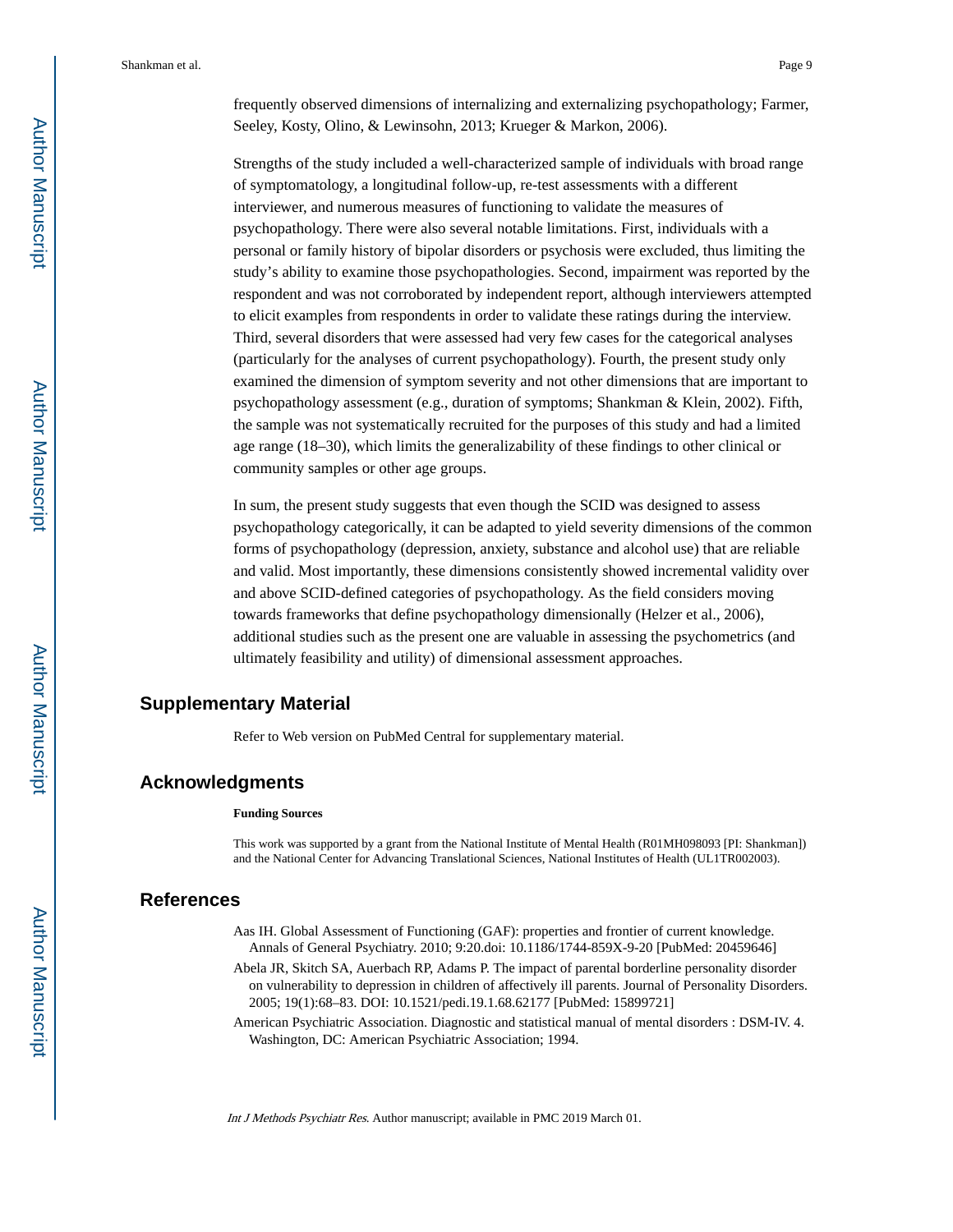- Brown TA, Chorpita BF, Barlow DH. Structural relationships among dimensions of the DSM-IV anxiety and mood disorders and dimensions of negative affect, positive affect, and autonomic arousal. Journal of Abnormal Psychology. 1998; 107(2):179–192. [PubMed: 9604548]
- Brown, TA., DiNardo, P., Barlow, DH. Anxiety Disorder Interview Schedule (ADIS-IV & ADIS-IV-L). Graywind Publications Inc; 1994.
- Cuthbert BN, Kozak MJ. Constructing constructs for psychopathology: the NIMH research domain criteria. Journal of Abnormal Psychology. 2013; 122(3):928–937. [PubMed: 24016027]
- Eaton NR, Krueger RF, Docherty AR, Sponheim SR. Toward a model-based approach to the clinical assessment of personality psychopathology. Journal of Personality Assessment. 2014; 96:283–292. [PubMed: 24007309]
- Farmer RF, Seeley JR, Kosty DB, Olino TM, Lewinsohn PM. Hierarchical organization of axis I psychiatric disorder comorbidity through age 30. Comprehensive Psychiatry. 2013; 54(5):523–532. DOI: 10.1016/j.comppsych.2012.12.007 [PubMed: 23332721]
- First, MB., Williams, JBW., Karg, RS., Spitzer, RL. Structured Clinical Interview for DSM-5: Research Version. Arlington, VA: American Psychiatric Association; 2015.
- Goldman HH, Skodol AE, Lave TR. Revising axis V for DSM-IV: a review of measures of social functioning. American Journal of Psychiatry. 1992; 149(9):1148–1156. DOI: 10.1176/ajp. 149.9.1148 [PubMed: 1386964]
- Gorka SM, Hee D, Lieberman L, Mittal VA, Phan KL, Shankman SA. Reactivity to uncertain threat as a familial vulnerability factor for alcohol use disorder. Psychological Medicine. 2016; :1–10. DOI: 10.1017/s0033291716002415
- Haslam N, Holland E, Kuppens P. Categories versus dimensions in personality and psychopathology: a quantitative review of taxometric research. Psychological Medicine. 2012; 42(5):903–920. DOI: 10.1017/s0033291711001966 [PubMed: 21939592]
- Helzer JE, Kraemer HC, Krueger RF. The feasibility and need for dimensional psychiatric diagnoses. Psychological Medicine. 2006; 36(12):1671–1680. [PubMed: 16907995]
- Insel T, Cuthbert B, Garvey M, Heinssen R, Pine DS, Quinn K, … Wang P. Research domain criteria (RDoC): toward a new classification framework for research on mental disorders. American Journal of Psychiatry. 2010; 167(7):748–751. [PubMed: 20595427]
- Kay SR, Fiszbein A, Opler LA. The positive and negative syndrome scale (PANSS) for schizophrenia. Schizophrernia Bulletin. 1987; 13(2):261–276.
- Keller MB, Lavori PW, Friedman B, Nielsen E, Endicott J, McDonald-Scott P, Andreasen NC. The Longitudinal Interval Follow-up Evaluation. A comprehensive method for assessing outcome in prospective longitudinal studies. Archives of General Psychiatry. 1987; 44(6):540–548. [PubMed: 3579500]
- Kotov, R., Gamez, W., Watson, D. Unpublished manuscript. University of Iowa; 2005. Development and validation of the Interview for Mood and Anxiety Symptoms (IMAS).
- Kraemer HC, Kupfer DJ, Clarke DE, Narrow WE, Regier DA. DSM-5: How reliable is reliable enough? American Journal of Psychiatry. 2012; 169:13–15. [PubMed: 22223009]
- Krueger RF, Derringer J, Markon KE, Watson D, Skodol AE. Initial construction of a maladaptive personality trait model and inventory for DSM-5. Psychological Medicine. 2012; 42(9):1879– 1890. [PubMed: 22153017]
- Krueger RF, Markon KE. Reinterpreting comorbidity: a model-based approach to understanding and classifying psychopathology. Annual Review of Clinical Psychology. 2006; 2:111–133.
- Markon KE, Chmielewski M, Miller CJ. The reliability and validity of discrete and continuous measures of psychopathology: a quantitative review. Psychological Bulletin. 2011; 137(5):856– 879. DOI: 10.1037/a0023678 [PubMed: 21574681]
- Muthen B. Should substance use disorders be considered as categorical or dimensional? Addiction. 2006; 101:6–16.
- Olino T, Shankman S, Klein D, Seeley J, Pettit J, Farmer R, Lewinsohn P. Lifetime rates of psychopathology in single versus multiple diagnostic assessments: Comparison in a community sample of probands and siblings. Journal of Psychiatric Research. 2012; 46(9):1217–1222. DOI: 10.1016/j.jpsychires.2012.05.017 [PubMed: 22739001]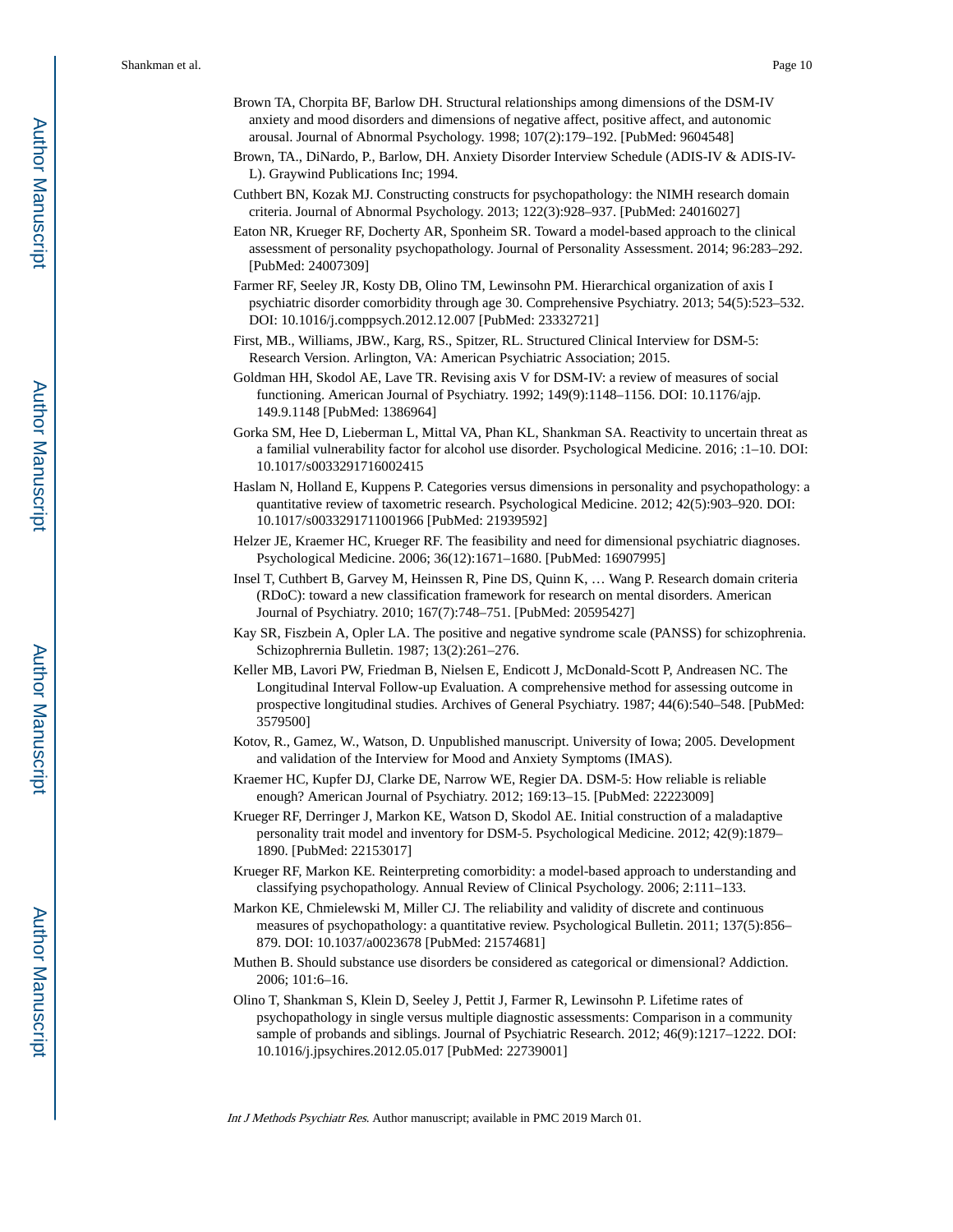- Regier DA, Narrow WE, Clarke DE, Kraemer HC, Kuramoto SJ, Kuhl EA, Kupfer DJ. DSM-5 field trials in the United States and Canada, Part II: test-retest reliability of selected categorical diagnoses. American Journal of Psychiatry. 2013; 170(1):59–70. DOI: 10.1176/appi.ajp. 2012.12070999 [PubMed: 23111466]
- Ruscio J, Marcus DK. Detecting small taxa using simulated comparison data: A reanalysis of Beach, Amir, and Bau's (2005) data. Psychological Assessment. 2007; 19(2):241–246. DOI: 10.1037/1040-3590.19.2.241 [PubMed: 17563206]
- Sanislow CA, Pine DS, Quinn KJ, Kozak MJ, Garvey MA, Heinssen RK, … Cuthbert BN. Developing constructs for psychopathology research: research domain criteria. Journal of Abnormal Psychology. 2010; 119(4):631–639. [PubMed: 20939653]
- Schinka JA. Further issues in determining the readability of self-report items: comment on McHugh and Behar (2009). Journal of Consulting and Clinical Psychology. 2012; 80(5):952–955. DOI: 10.1037/a0029928 [PubMed: 22924333]
- SCID-101 (Writer). SCID-101 for DSM-IV: Training video for the Structured Clinical Interview for DSM-(SCID) [Motion Picture]. N. Y. S. P. I. Biometrics Research Department (Producer); 1998.
- Shankman S, Klein D. Dimensional diagnosis of depression: Adding the dimension of course to severity, and comparison to the DSM. Comprehensive Psychiatry. 2002; 43(6):420–426. DOI: 10.1053/comp.2002.35902 [PubMed: 12439827]
- Shrout PE. Measurement reliability and agreement in psychiatry. Stat Methods Med Res. 1998; 7(3): 301–317. [PubMed: 9803527]
- Thyer, BA. The DSM-5 definition of mental disorder: Critique and alternatives. In: Probst, B., editor. Critical thinking in clinical assessment and diagnosis. Cham, Switzerland: Springer; 2015. p. 45-68.
- Ustün TB, Chatterji S, Kostanjsek N, Rehm J, Kennedy C, Epping-Jordan J. … Project, W. N. J. Developing the World Health Organization Disability Assessment Schedule 2.0. Bulletin of the World Health Organization. 2010; 88(11):815–823. [PubMed: 21076562]
- Warshaw MG, Keller MB, Stout RL. Reliability and validity of the longitudinal interval follow-up evaluation for assessing outcome of anxiety disorders. Journal of Psychiatric Research. 1994; 28(6):531–545. [PubMed: 7699612]
- Watson D, O'Hara MW, Chmielewski M, McDade-Montez EA, Koffel E, Naragon K, Stuart S. Further validation of the IDAS: evidence of convergent, discriminant, criterion, and incremental validity. Psychological Assessment. 2008; 20(3):248–259. [PubMed: 18778161]
- Wakefield JC. Diagnostic issues and controversies in DSM-5: Return of the false positives problem. Annual Review of Clinical Psychology. 2016; 12:105–132.
- Weinberg A, Liu H, Hajcak G, Shankman SA. Blunted neural response to rewards as a vulnerability factor for depression: Results from a family study. Journal of Abnormal Psychology. 2015; 124(4): 878–889. DOI: 10.1037/abn0000081 [PubMed: 26214708]
- Widiger TA, Clark LA. Toward DSM—V and the classification of psychopathology. Psychological Bulletin. 2000; 126(6):946–963. [PubMed: 11107884]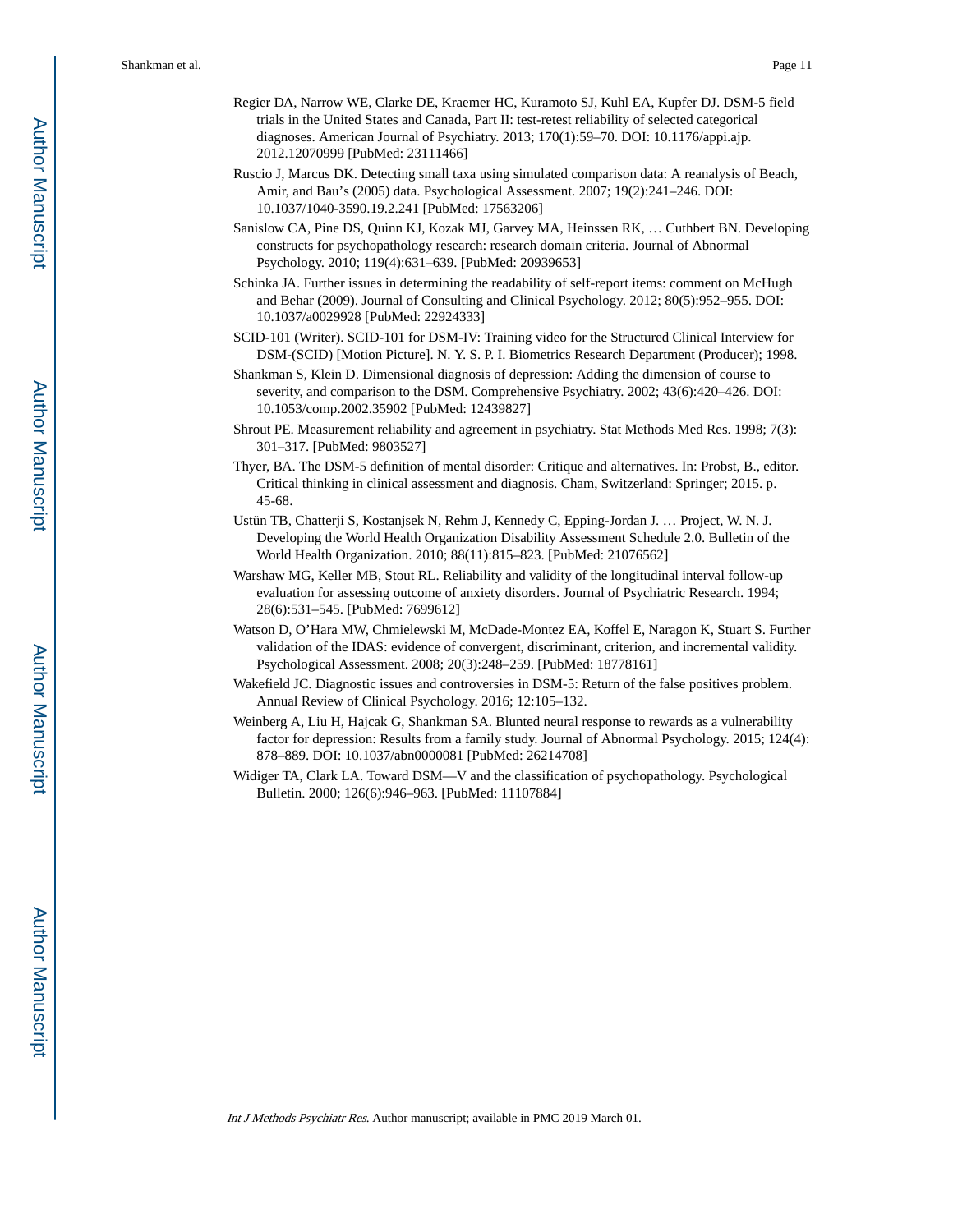## Sample Characteristics

|                                           | Whole Sample (N=234) | Test-Retest Sample (N=51) | <b>Predictive Validity Sample</b><br>$(N=71)$ |
|-------------------------------------------|----------------------|---------------------------|-----------------------------------------------|
| Age $(M, SD)$                             | 22.46 (3.19)         | 22.27 (3.20)              | 22.23 (3.36)                                  |
| Gender                                    |                      |                           |                                               |
| Male                                      | 76 (32.5%)           | 21 (41.2%)                | 24 (33.8%)                                    |
| Female                                    | 158 (67.5%)          | 30 (58.8%)                | 47 (66.2%)                                    |
| Ethnicity                                 |                      |                           |                                               |
| Caucasian                                 | 96 (41.0%)           | 21 (41.2%)                | 29 (40.8%)                                    |
| Hispanic                                  | 53 (22.6%)           | 6(11.8%)                  | 19 (26.8%)                                    |
| African American                          | 34 (14.5%)           | 12 (23.5%)                | 9(12.7%)                                      |
| Asian                                     | 25 (10.7%)           | $5(9.8\%)$                | 8 (11.3%)                                     |
| Middle Eastern                            | $10(4.3\%)$          | $1(2.0\%)$                | $2(2.8\%)$                                    |
| Mixed Race                                | $14(6.0\%)$          | $5(9.8\%)$                | $3(4.2\%)$                                    |
| Other                                     | $2(.9\%)$            | $1(2.0\%)$                | $1(1.4\%)$                                    |
| Mean GAF (M, SD)                          |                      |                           |                                               |
| Symptoms                                  | 68.06 (14.00)        | 67.44 (10.88)             | 68.38 (16.04)                                 |
| Impairment                                | 70.80 (13.36)        | 70.54 (10.77)             | 70.85 (14.69)                                 |
| Education                                 |                      |                           |                                               |
| Did not graduate high school              | $10(4.2\%)$          | $1(2.0\%)$                | $2(2.8\%)$                                    |
| Graduated high school (or equivalent)     | $10(4.3\%)$          | 6(11.8%)                  | $2(2.8\%)$                                    |
| Some College                              | 120 (51.3%)          | 24 (47.1%)                | 44 (62.0%)                                    |
| Graduated 2 year college                  | $12(5.1\%)$          | $5(9.8\%)$                | $0(.0\%)$                                     |
| Graduated 4 year college                  | 43 (18.4%)           | 11 (21.6%)                | $15(21.1\%)$                                  |
| Some graduate or professional school      | 28 (12.0%)           | $4(7.8\%)$                | $5(7.0\%)$                                    |
| Completed graduate or professional school | 10(4.3%)             | $0(.0\%)$                 | $3(4.2\%)$                                    |
| <b>Employment Status</b>                  |                      |                           |                                               |
| Full-time                                 | 59 (25.2%)           | $10(19.6\%)$              | 19 (26.8%)                                    |
| Part-time                                 | 55 (23.5%)           | 11 (21.6%)                | 23 (32.4%)                                    |
| Student                                   | 106 (45.3%)          | 24 (47.1%)                | 26 (36.6%)                                    |
| Unemployed                                | $14(6.0\%)$          | 6(11.8%)                  | $3(4.2\%)$                                    |
| Lifetime Psychiatric Hospitalization      | $17(7.3\%)$          | 6(11.8%)                  | 8 (11.3%)                                     |
| Lifetime Psychiatric Treatment            | 99 (42.3%)           | 20 (39.2%)                | 32 (45.1%)                                    |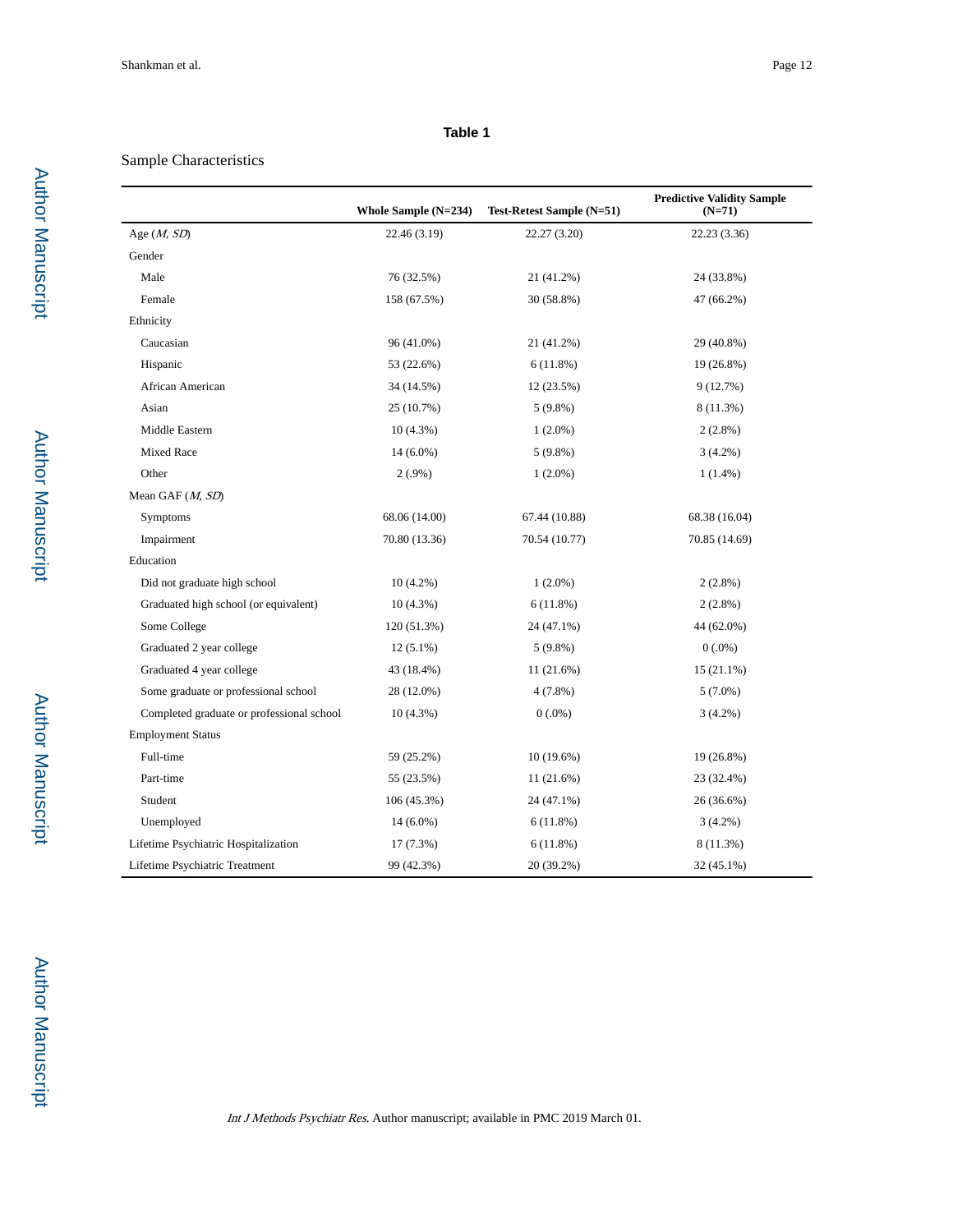Internal consistency (n=234) and test-retest reliability of current and lifetime psychopathology (N=51)

|                      | Cronbach's Alpha (n=234) | Test-Retest Reliability (ICCs [95% CI]<br>for Sx severity scales; kappas [95% CI]<br>for categorical $Dx - n=51$ ) | # of Participants<br>Diagnosed in<br>Time 1 | # of Participants<br>Diagnosed in<br>Time 2 |
|----------------------|--------------------------|--------------------------------------------------------------------------------------------------------------------|---------------------------------------------|---------------------------------------------|
| Lifetime MDD         |                          |                                                                                                                    |                                             |                                             |
| Categorical Dx       | $\overline{\phantom{a}}$ | $k = .69$ [.49, .89]                                                                                               | 26                                          | 28                                          |
| Sx Severity          | .91                      | $.91$ <sup>**</sup> [.84, .95]                                                                                     |                                             |                                             |
| <b>Current MDD</b>   |                          |                                                                                                                    |                                             |                                             |
| Categorical Dx       | $\overline{\phantom{a}}$ | $k = .74$ [.46, 1.00]                                                                                              | 8                                           | 5                                           |
| Sx Severity          | .91                      | $.85***$ [.76, .91]                                                                                                |                                             |                                             |
| Lifetime AUD         |                          |                                                                                                                    |                                             |                                             |
| Categorical Dx       | $\frac{1}{2}$            | $k = .84$ [.68, .99]                                                                                               | 21                                          | 19                                          |
| Sx Severity          | .88                      | $.79$ <sup>**</sup> [.76, .91]                                                                                     |                                             |                                             |
| <b>Current AUD</b>   |                          |                                                                                                                    |                                             |                                             |
| Categorical Dx       | $\overline{\phantom{a}}$ | $k = .54$ [.08, 1.00]                                                                                              | 3                                           | $\overline{4}$                              |
| Sx Severity          | .78                      | $.38***$ [.13, .59]                                                                                                |                                             |                                             |
| Lifetime SUD         |                          |                                                                                                                    |                                             |                                             |
| Categorical Dx       | $\overline{\phantom{a}}$ | $k = .87$ [.73, 1.00]                                                                                              | 19                                          | 18                                          |
| Sx Severity          | .91                      | $.92$ <sup>**</sup> [.87, .96]                                                                                     |                                             |                                             |
| Current SUD          |                          |                                                                                                                    |                                             |                                             |
| Categorical Dx       | $\blacksquare$           | $k = .64$ [.26, 1.00]                                                                                              | 5                                           | $\overline{4}$                              |
| Sx Severity          | .89                      | $.76***$ [.61, .85]                                                                                                |                                             |                                             |
| Lifetime PTSD        |                          |                                                                                                                    |                                             |                                             |
| Categorical Dx       |                          | $k = .65$ [.20, 1.00]                                                                                              | 2                                           | $\overline{4}$                              |
| Sx Severity          | .94                      | $.85***$ [.75, .91]                                                                                                |                                             |                                             |
| <b>Current PTSD</b>  |                          |                                                                                                                    |                                             |                                             |
| Categorical Dx       |                          | can't be computed because one set had no<br>one diagnosed                                                          | 1                                           | $\boldsymbol{0}$                            |
| <b>Sx Severity</b>   | .89                      | $.73$ ** [.57, .84]                                                                                                |                                             |                                             |
| Lifetime Panic       |                          |                                                                                                                    |                                             |                                             |
| Categorical Dx       | $\overline{\phantom{a}}$ | $k = .46$ [.12, .79]                                                                                               | 9                                           | 6                                           |
| Sx Severity          | .86                      | $.74$ $*$ [.58, .84]                                                                                               |                                             |                                             |
| Current Panic        |                          |                                                                                                                    |                                             |                                             |
| Categorical Dx       | $\overline{\phantom{m}}$ | can't be computed because one set had no<br>one diagnosed                                                          | $\mathbf{1}$                                | $\boldsymbol{0}$                            |
| <b>Sx Severity</b>   | .85                      | $.12$ [-.16, .38]                                                                                                  |                                             |                                             |
| Lifetime Agoraphobia |                          |                                                                                                                    |                                             |                                             |
| Categorical Dx       | $\overline{\phantom{m}}$ | can't be computed because one set had no<br>one diagnosed                                                          | $\overline{c}$                              | $\boldsymbol{0}$                            |
| Sx Severity          | .91                      | $.63***[.44, .77]$                                                                                                 |                                             |                                             |

Current Agoraphobia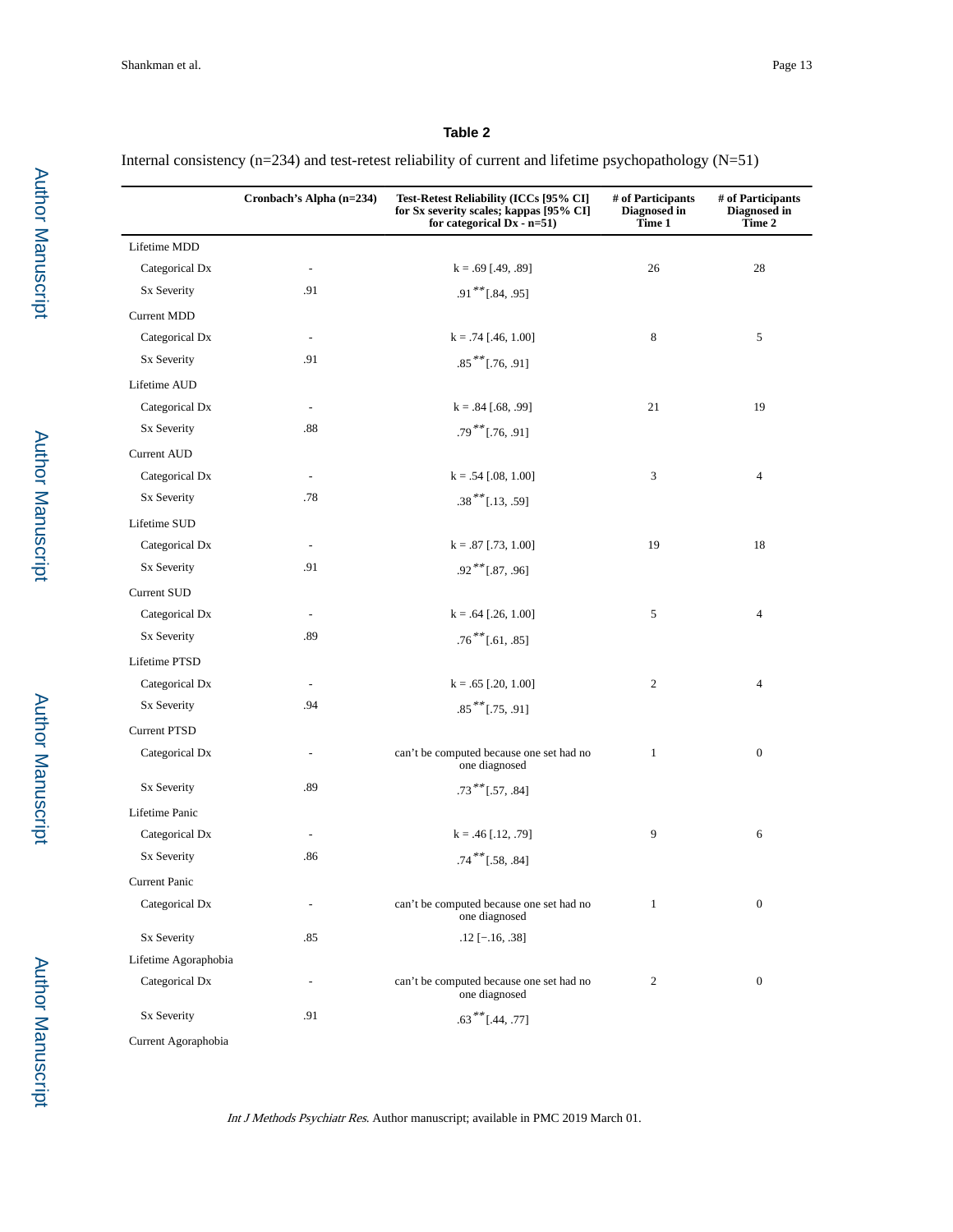|                               | Cronbach's Alpha (n=234) | Test-Retest Reliability (ICCs [95% CI]<br>for Sx severity scales; kappas [95% CI]<br>for categorical $Dx - n=51$ ) | # of Participants<br>Diagnosed in<br>Time 1 | # of Participants<br>Diagnosed in<br>Time 2 |
|-------------------------------|--------------------------|--------------------------------------------------------------------------------------------------------------------|---------------------------------------------|---------------------------------------------|
| Categorical Dx                | $\blacksquare$           | can't be computed because one set had no<br>one diagnosed                                                          | $\mathbf{1}$                                | $\overline{0}$                              |
| Sx Severity                   | .92                      | $.31$ * [.04, .53]                                                                                                 |                                             |                                             |
| Lifetime Social Anxiety       |                          |                                                                                                                    |                                             |                                             |
| Categorical Dx                | $\overline{\phantom{a}}$ | $k = .18[-.15, .43]$                                                                                               | 13                                          | 14                                          |
| <b>Sx Severity</b>            | .97                      | $.61$ <sup>**</sup> [.40, .75]                                                                                     |                                             |                                             |
| <b>Current Social Anxiety</b> |                          |                                                                                                                    |                                             |                                             |
| Categorical Dx                |                          | $k = .29$ [-.10, .68]                                                                                              | 6                                           | 5                                           |
| Sx Severity                   | .98                      | $.58***$ [.36, .73]                                                                                                |                                             |                                             |
| Lifetime Specific Phobia      |                          |                                                                                                                    |                                             |                                             |
| Categorical Dx                | $\overline{\phantom{a}}$ | $k = .71$ [.44, .97]                                                                                               | 10                                          | 6                                           |
| Sx Severity                   | .97                      | $.72$ <sup>**</sup> [.55, .83]                                                                                     |                                             |                                             |
| Current Specific Phobia       |                          |                                                                                                                    |                                             |                                             |
| Categorical Dx                | $\overline{\phantom{a}}$ | $k = .70$ [.38, 1.00]                                                                                              | $\tau$                                      | $\overline{4}$                              |
| <b>Sx Severity</b>            | .97                      | $.77***$ [.63, .86]                                                                                                |                                             |                                             |
| Lifetime OCD                  |                          |                                                                                                                    |                                             |                                             |
| Categorical Dx                | $\overline{\phantom{a}}$ | $k = .49$ [.11, .88]                                                                                               | 5                                           | 6                                           |
| <b>Sx Severity</b>            | .92                      | $.61$ <sup>**</sup> [.40, .76]                                                                                     |                                             |                                             |
| Current OCD                   |                          |                                                                                                                    |                                             |                                             |
| Categorical Dx                | $\sim$                   | $k = .64$ [.26, 1.00]                                                                                              | $\overline{4}$                              | 5                                           |
| <b>Sx Severity</b>            | .88                      | $.57***$ [.35, .73]                                                                                                |                                             |                                             |
| Lifetime GAD                  |                          |                                                                                                                    |                                             |                                             |
| Categorical Dx                | $\overline{\phantom{a}}$ | $k = .77$ [.51, 1.00]                                                                                              | $\overline{7}$                              | 8                                           |
| <b>Sx Severity</b>            | .94                      | $.79***$ [.67, .88]                                                                                                |                                             |                                             |
| Current GAD                   |                          |                                                                                                                    |                                             |                                             |
| Categorical Dx                | $\overline{\phantom{a}}$ | $k = .56$ [.18, .94]                                                                                               | 4                                           | 6                                           |
| <b>Sx Severity</b>            | .95                      | $.76$ $^{**}[-61, .85]$                                                                                            |                                             |                                             |

Note. Sx = symptoms; Dx = Diagnosis MDD = Major Depressive Disorder, AUD = Alcohol Use Disorder; SUD = Substance Use Disorder, PTSD = Post-traumatic stress disorder, OCD = Obsessive-Compulsive Disorder, GAD = Generalized anxiety disorder.

\* $p < .05$ .

\*\*<br> $p < .01$ .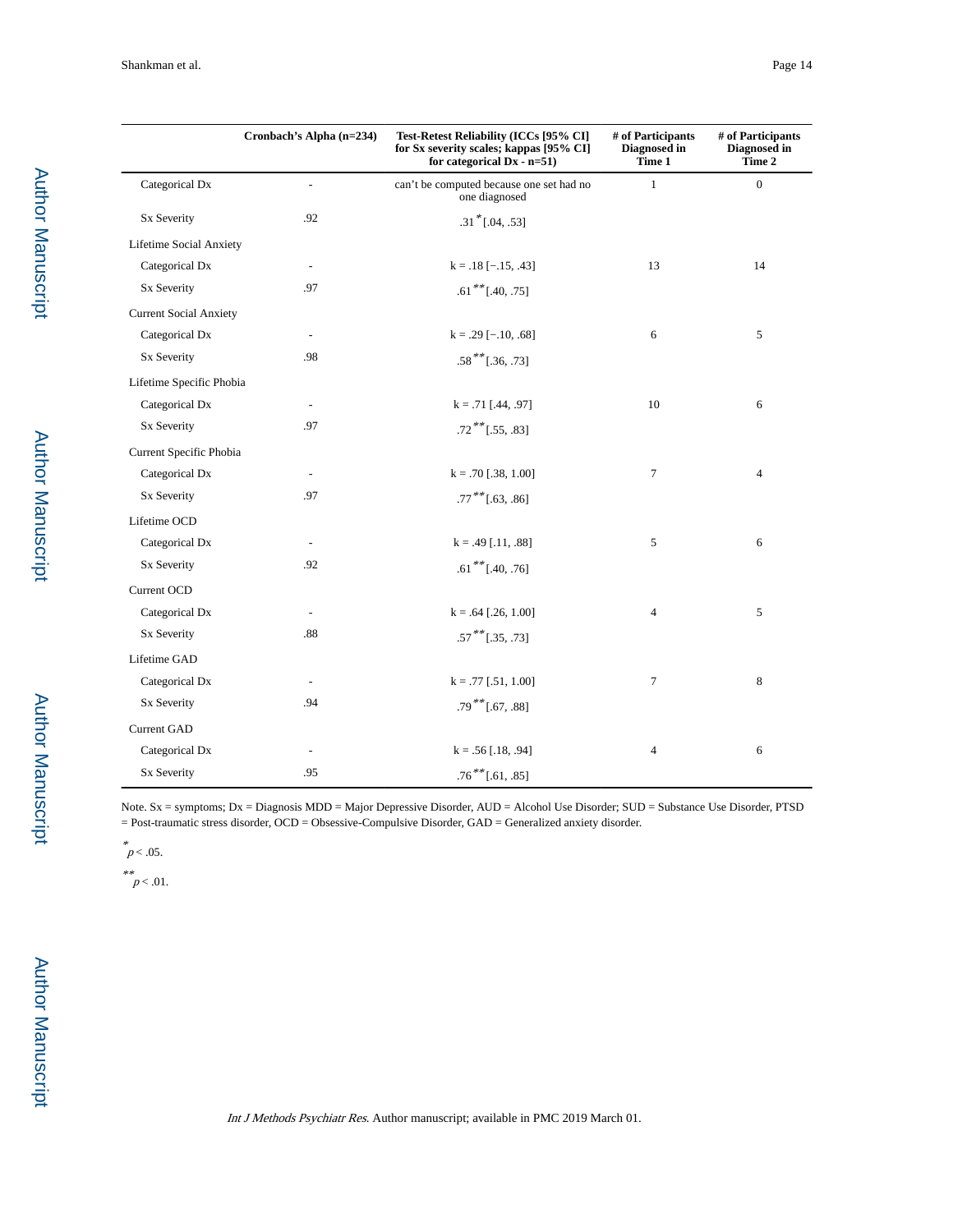Concurrent validity for lifetime psychopathology (N=234)

|                                   | <b>Lifetime ADIS</b> social | <b>Lifetime ADIS occupational</b>          | <b>Lifetime ADIS distress</b> |
|-----------------------------------|-----------------------------|--------------------------------------------|-------------------------------|
| Lifetime MDD                      |                             |                                            |                               |
| Categorical Dx ( $prev = 46.2\%)$ | $-.02$ (.66 <sup>**</sup> ) | $-.09(.58**)$                              | $-.12^{+}(64^{**})$           |
| <b>Sx Severity</b>                | $.83***(.81**)$             | $.82***(.74**)$                            | $.92***$ $(.82**)$            |
| Lifetime AUD                      |                             |                                            |                               |
| Categorical Dx ( $prev = 32.1\%)$ | $-.14^{+}(.52^{**})$        | $.18*(.69*)$                               | $-.12(.48**)$                 |
| <b>Sx Severity</b>                | $.80**(.69**)$              | $.62***(.77**)$                            | $.73***(.63**)$               |
| Lifetime SUD                      |                             |                                            |                               |
| Categorical Dx ( $prev = 26.1\%)$ | $.04(.64**)$                | $.00(.65**)$                               | .04 $(.54**)$                 |
| <b>Sx Severity</b>                | $.66***(0.71**)$            | $.73***(.73**)$                            | $.57***(.60**)$               |
| Lifetime PTSD                     |                             |                                            |                               |
| Categorical Dx ( $prev = 12.0\%)$ | $.00(.63**)$                | .04 $(.57 \times $                         | .03 $(.63^{**})$              |
| <b>Sx Severity</b>                | $.83***(.83**)$             | $.70***$ $(.72**)$                         | $.78***(.81**)$               |
| Lifetime Panic                    |                             |                                            |                               |
| Categorical Dx ( $prev = 11.1\%)$ | $-.03(.69**)$               | .03 $(.66^{**})$                           | $-0.01$ (.73 <sup>**</sup> )  |
| <b>Sx Severity</b>                | $.84***(.82**)$             | $.73***(.76**)$                            | $.87***(.86***)$              |
| Lifetime Agoraphobia              |                             |                                            |                               |
| Categorical Dx ( $prev = 2.1\%)$  | $-.01(.52**)$               | $-.03(.46**)$                              | $-.05(.52**)$                 |
| <b>Sx Severity</b>                | $.85***(.84**)$             | $.79***$ $(.77**)$                         | $.92***(.89**)$               |
| Lifetime Social Anxiety           |                             |                                            |                               |
| Categorical Dx (prev = $21.4\%$ ) | $.18***(.56**)$             | .11 $(.52^{**})$                           | $.08^{+}(.61^{**})$           |
| <b>Sx Severity</b>                | $.56***(.68**)$             | $.62$ <sup>**</sup> $(.69$ <sup>**</sup> ) | $.77***$ $(.83**)$            |
| Lifetime Specific Phobia          |                             |                                            |                               |
| Categorical Dx ( $prev = 23.5\%)$ | $.24***(.47**)$             | $.38***,(.44**)$                           | $.36***(.70**)$               |
| <b>Sx Severity</b>                | $.32***(.49**)$             | .08 (.36 <sup>**</sup> )                   | $.47***(0.73**)$              |
| Lifetime OCD                      |                             |                                            |                               |
| Categorical Dx ( $prev = 9.8\%)$  | $.41***(.66**)$             | .08 $(.48**)$                              | $.48***(.75**)$               |
| <b>Sx Severity</b>                | $.32***(.64**)$             | $.50**(.57**)$                             | $.33***(.72**)$               |
| Lifetime GAD                      |                             |                                            |                               |
| Categorical Dx ( $prev = 14.5\%)$ | $-.11*(.47*)$               | $-.07(.50**)$                              | $-.14***(0.48***)$            |
| Sx Severity                       | $.89***(.82**)$             | $.87***(.82**)$                            | $.96***(.87**)$               |

Note. In each cell, zero-order correlations are presented inside the bracket and standardized betas from multiple regressions are presented outside of bracket. Betas are adjusted for other assessment (i.e., categorical adjusted for severity, and severity adjusted for categorical). Cat = categorical, prev = prevalence, MDD = Major Depressive Disorder, AUD = Alcohol Use Disorder; SUD = Substance Use Disorder, PTSD = Post-traumatic stress disorder, OCD = Obsessive-Compulsive Disorder, ADIS = Anxiety Disorders Interview Schedule.

 $t_{\rm p<.10}$ 

 $_{\rm p<.05,}^{*}$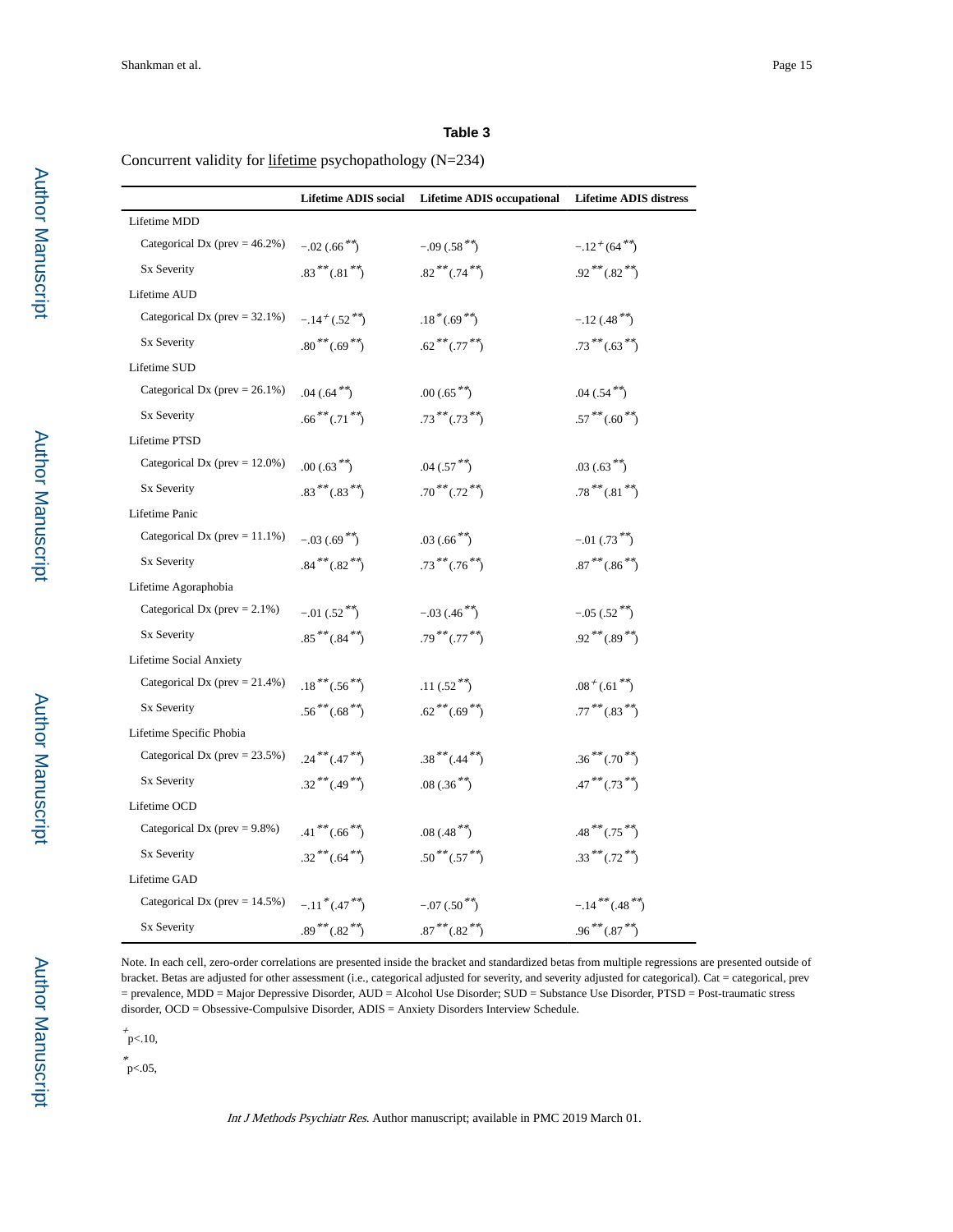\*\*<br> $p<.01,$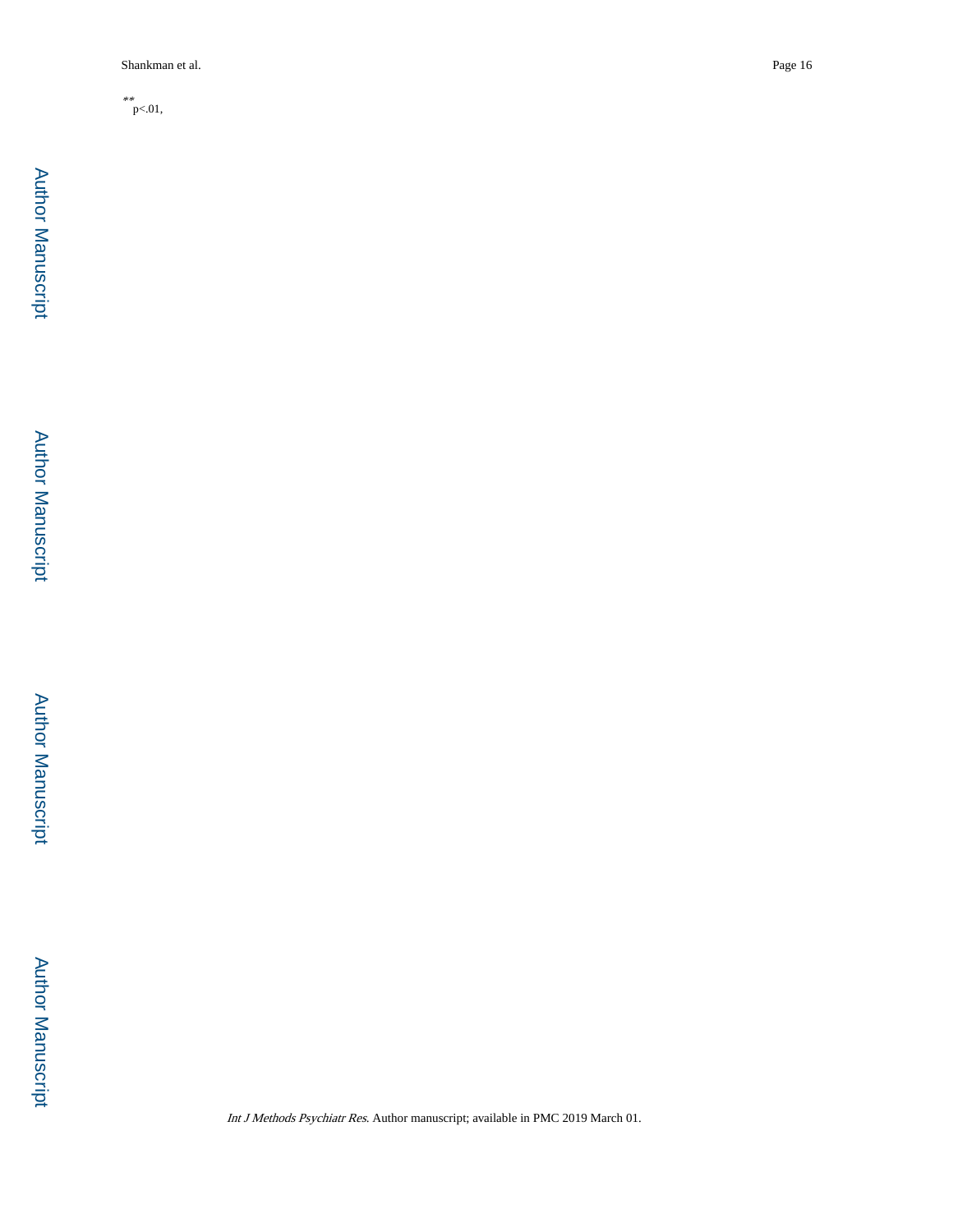| ⅎ |
|---|
| ω |
|   |
| ь |
|   |

Concurrent validity for current psychopathology (N=234) Concurrent validity for current psychopathology (N=234)

|                            | Current ADIS<br>social                   | Current ADIS<br>occupational         | Current ADIS<br>distress                           | Symptoms<br>GAF                            | Impairment<br><b>SOFAS</b>                 | WHODAS<br>cognition                      | getting along<br><b>WHODAS</b>       | WHODAS<br>life activities         | WHODAS<br>participation                    |
|----------------------------|------------------------------------------|--------------------------------------|----------------------------------------------------|--------------------------------------------|--------------------------------------------|------------------------------------------|--------------------------------------|-----------------------------------|--------------------------------------------|
| Current MDD                |                                          |                                      |                                                    |                                            |                                            |                                          |                                      |                                   |                                            |
| Cat. Dx (prev = $8.1\%$ )  | $-41$ <sup>**</sup> (.50 <sup>**</sup> ) | $-.38$ $**(.49)$                     | $-.31$ <sup>**</sup> (.57 <sup>**</sup> )          | $.19^{+}(-.31^{**})$                       | $21 * (-31 **$                             | $-08(.35**)$                             | $-20^{+}(23^{**})$                   | $-23*(27**$                       | $-.19^{+}(.33^{**})$                       |
| Sx Sev.                    | $1.13$ $\sp{**}6.80$ $\sp{**}$           | $1.08~^{**}\!\!\!({\bf .77}^{**}\!)$ | $1.09$ $\ ^{***}_{\quad} (.84$ $\ ^{**}_{\quad} )$ | $-.62$ <sup>**</sup> (-.46 <sup>**</sup> ) | $-\, .64\, ^{***} (-47\, ^{**})$           | $.53**(.46**)$                           | $.54$ $*$ $*$ $(.38$ $*$ $*)$        | $(44)^{***}$ (.44 <sup>**</sup> ) | $(5^{\ast}, 05^{\circ})$                   |
| Current AUD                |                                          |                                      |                                                    |                                            |                                            |                                          |                                      |                                   |                                            |
| Cat. Dx (prev = $6.0\%$ )  | $-.03\:(.38\,^{**})$                     | $(55)^{***}$                         | $-26$ <sup>**</sup> (.47 <sup>**</sup> )           | $-.07(-.12+)$                              | $.01\,(-.10)$                              | $(0.07)$ $\,$                            | $-.06(.07)$                          | $-.12(.07)$                       | $-.06(.03)$                                |
| Sx Sev.                    | $(48^{**} (45^{**})$                     | $.13\,(.51\, {}^{**}\!)$             | .85 $^{**}$ (.63 $^{**}$                           | $-.06(-.12+)$                              | $-.13(-.12+)$                              | $-0.000$                                 | $(01.)$ 51.                          | $.22^{+}(.12^{+})$                | $.10\,(.05)$                               |
| Current SUD                |                                          |                                      |                                                    |                                            |                                            |                                          |                                      |                                   |                                            |
| Cat. Dx (prev = $6.8\%$ )  | $-01$ $(.53$ $^{**} )$                   | $.02(.63**)$                         | $-14(.51**)$                                       | .08 $(-.16\,{}^{*}\!)$                     | $.13 (-.13)^*$                             | $.02\,(.13\,^+)$                         | $-.24^{+}(.09)$                      | $-28*(06)$                        | $-26*(.00)$                                |
| Sx Sev.                    | .64 $*$ (.63 $*$ )                       | $.70**$ $(.72**$                     | .75 ** $(.63$ **                                   | $-.38**(-.29*)$                            | $-.30 \cdot (-.20 \cdot$ **                | $.13( .14*)$                             | $.38^{***}(.18^{**})$                | $(40^{***} (16^{*})$              | $.30\,{}^{*}(.08)$                         |
| Current PTSD               |                                          |                                      |                                                    |                                            |                                            |                                          |                                      |                                   |                                            |
| Cat. Dx (prev = $2.1\%$ )  | $.10^{+}(.52^{**})$                      | $(40^{**})$ 90.                      | $-22$ <sup>**</sup> (.31 <sup>**</sup> )           | .04 $(-.20**$                              | $.10\,(-.16\,^{*})$                        | $-.06(.05)$                              | $-.06(.05)$                          | $-.04(.14*)$                      | .01 $(.15\,^\ast)$                         |
| Sx Sev.                    | $(56 \frac{***}{``} (73 \frac{***}{")})$ | $(55^{**} (58^{**})$                 | $\zeta_{**}(0'')$ , $\approx 87$                   | $-.35$ <sup>**</sup> (-.30 <sup>**</sup> ) | $-.40**(-.34**)$                           | $17\,{}^*(.13\,{}^*)$                    | $.18\,{}^{*\!\!*}(\mathbf{.14\,}^*)$ | $.28**0.26**$                     | $.22$ <sup>**</sup> $(.23$ <sup>**</sup> ) |
| Current Panic              |                                          |                                      |                                                    |                                            |                                            |                                          |                                      |                                   |                                            |
| Cat. Dx (prev = $3.8\%$ )  | $16^{***}$ (.74 <sup>**</sup> ).         | $41^{**}$ (.82 <sup>**</sup> )       | $16\,^{*\ast} (.69 \,^{**})$                       | $.19^{+}(-.24^{**})$                       | $.14 (-.22$ <sup>**</sup>                  | $-0.01(0.12)$                            | $.06(0.21***)$                       | $.12\,(.20\,^{**})$               | $.09(0.23**)$                              |
| Sx Sev.                    | .72 $**(.84**)$                          | .51 $^{***}$ (.84 $^{**}$ )          | .66 $*$ (.79 $*$ )                                 | $-.52$ <sup>**</sup> (-.37 <sup>**</sup> ) | $-.43$ ** $(-.32$ **                       | $.17\,(.16\,^{*})$                       | $.18\: ( .23 \, {}^{**}\!)$          | $(10 \, (19^{**})$                | $.17\,(.24\,^{**})$                        |
| Current Agoraphobia        |                                          |                                      |                                                    |                                            |                                            |                                          |                                      |                                   |                                            |
| Cat. Dx (prev = $1.3\%$ )  | $-.07(43**$                              | $-24***$ $(29***$                    | $-.16$ $*$ $(42)$ $*$                              | $.14^{+}(-.10)$                            | $.10\,(-.12^{+})$                          | $-0.09(0.07)$                            | $-.10(.08)$                          | .00(.06)                          | $.06\,(.12^+)$                             |
| Sx Sev.                    | $^{\ast\ast}60\,^{**}$ ( $80$            | $(x^{**}$ (.74 $(*)$                 | $(88^{*}, 88^{*})$                                 | $-41**(-32**)$                             | $-.36$ <sup>**</sup> (-.31 <sup>**</sup> ) | $.26$ <sup>**</sup> (.21 <sup>**</sup> ) | $.30***$ $(.24**)$                   | .10(.10)                          | $.10\,(.14\,^{*}\!)$                       |
| Current Social Anxiety     |                                          |                                      |                                                    |                                            |                                            |                                          |                                      |                                   |                                            |
| Cat. Dx (prev = $12.0\%$ ) | $.15*(.56*)$                             | $(15\,^\ast(57)^{\ast\ast})$         | $^{***}_{0.8}(\,.66^{***})$                        | $-.05(-.25**)$                             | $-.14+(-.32$ <sup>**</sup> )               | $07 \, (19^{**})$                        | $.00\: (.25 \, ^{**})$               | $-.03(.09)$                       | $-06(0.11^{+})$                            |
| Sx Sev.                    | $.62$ ** $(.72$ **                       | $.62$ ** $(.72$ **)                  | .73 ** $(.84**)$                                   | $-.30**(-.34**)$                           | $-.27$ ** $(-.36$ **                       | $.18*(.23**)$                            | $.37***(.28***)$                     | $.17^{+}(.16^{*})$                | $.26***$ $(.22***)$                        |
| Current Spec. Phobia       |                                          |                                      |                                                    |                                            |                                            |                                          |                                      |                                   |                                            |
| Cat. Dx (prev = $16.2\%$ ) | $.29***(.49***)$                         | .31 ** $(.47$ **                     | $.39***$ $(.69**$                                  | $-.19*(-.32*)$                             | $-.14 (-.26*)$                             | $.16^{+}(.18^{**})$                      | $.13\,(.17\,^*)$                     | $(19^{*}(18^{**})$                | $.13(.14*)$                                |
| Sx Sev.                    | $.29 **(.49 **)$                         | $.23***$ $(.44***)$                  | $(4.4, 0L)$ **                                     | $-.18 \times (-.31 \times 1)$              | $-.17^{+}(-.27**)$                         | .03 $(.14^{*})$                          | $.05\,(.14\,^{*})$                   | $-01\,(12^+)$                     | $.01\,(.10)$                               |
| Current OCD                |                                          |                                      |                                                    |                                            |                                            |                                          |                                      |                                   |                                            |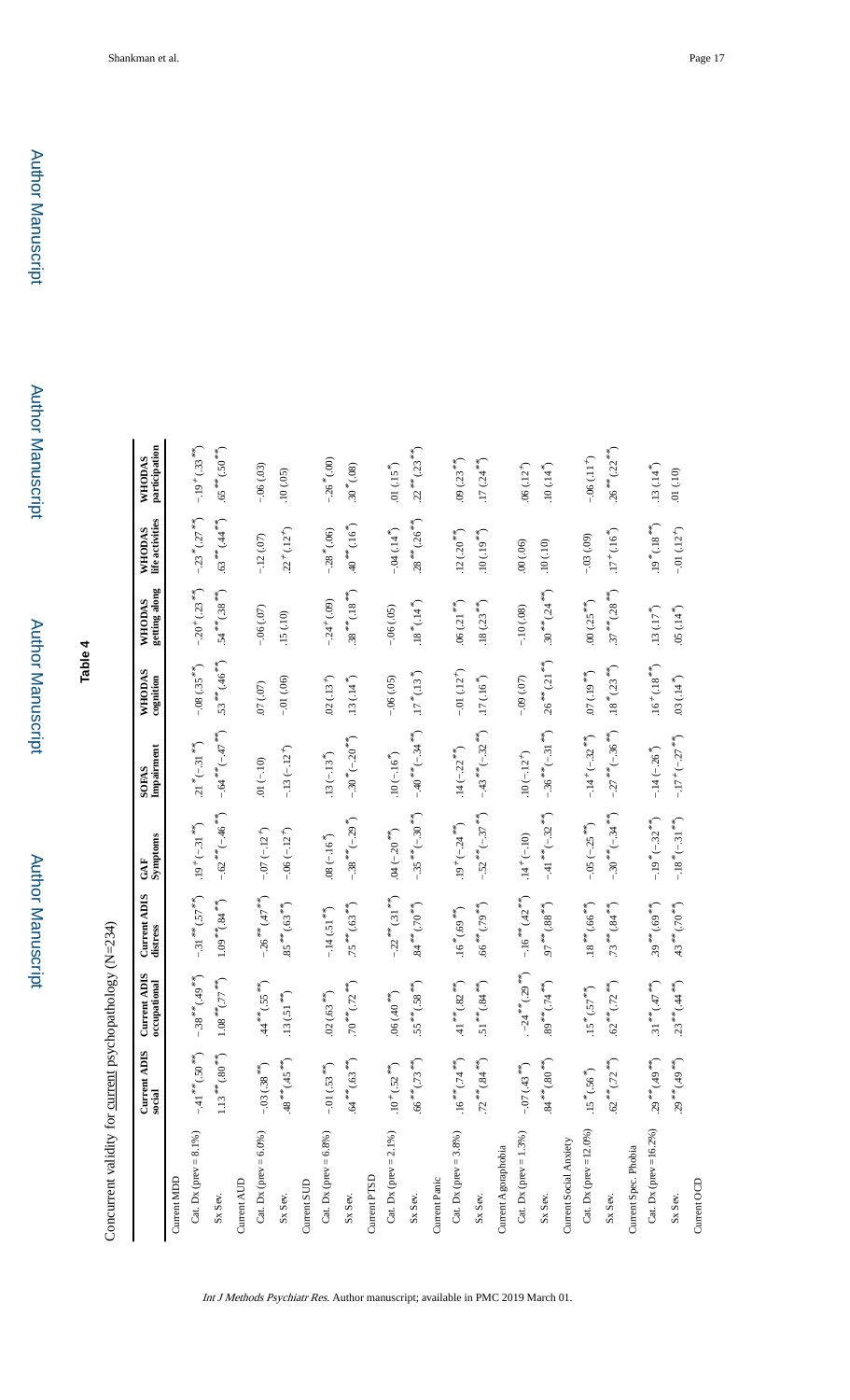Author Manuscript

Author Manuscript

|                                            | Current ADI<br>social           |                             | Current ADIS Current ADIS GAF<br>occupational distress Symptoms |                                                             | SOFAS<br>Impairment                                                                                                                         | WHODAS<br>cognition | WHODAS WHODAS WHODAS<br>getting along life activities participation |  |
|--------------------------------------------|---------------------------------|-----------------------------|-----------------------------------------------------------------|-------------------------------------------------------------|---------------------------------------------------------------------------------------------------------------------------------------------|---------------------|---------------------------------------------------------------------|--|
| Cat. Dx (prev = 6.8%) $.62^{**}(.40^{**})$ |                                 | $.46$ <sup>**</sup> $(.07)$ |                                                                 |                                                             | (4) $-25**$ (-04) $-25**$ (-04) $-20*$ (-04) $-30$                                                                                          |                     | $.13^{+}(04)$ $.16^{*}(0.12^{+})$                                   |  |
| Sx Sev.                                    | $.51$ <sup>**</sup> (.05)       |                             |                                                                 |                                                             | $53***(30***)$ $68***(36***)$ $-29***(-14")$ $-25***(-15")$ $08(.07)$ $11(.04)$                                                             |                     | $.14*(.05)$ $.10(-.03)$                                             |  |
| Current GAD                                |                                 |                             |                                                                 |                                                             |                                                                                                                                             |                     |                                                                     |  |
| Cat. Dx (prev = $6.4\%$ )                  | $-.08^{+}$ (.47 <sup>**</sup> ) | $.02(.55^{**})$             |                                                                 | $-0.09$ * (.50 <sup>**</sup> ) 10. 01 (-.28 <sup>**</sup> ) | .05 (-.25 <sup>**</sup> ) .01 (.27 <sup>**</sup> ) .13 <sup>+</sup> (.32 <sup>**</sup> ) -.04 (.18 <sup>**</sup> ) .04 (.29 <sup>**</sup> ) |                     |                                                                     |  |
| Sx Sev.                                    | $(89^{**}(.84^{**})$            |                             |                                                                 |                                                             | $87**(88**)$ $96***(91**)$ $-49**$ $-48**$ $-49**$ $40**$ $40**$ $42**$ $32**$ $40**$ $35***$ $31**$ $41**$ $43**$                          |                     |                                                                     |  |

Note. In each cell, zero-order correlations are presented inside the bracket and betas adjusted for other assessment are presented outside the bracket (i.e., categorical adjusted for severity, and severity adjusted for ca Note. In each cell, zero-order correlations are presented inside the bracket and betas adjusted for other assessment are presented outside the bracket (i.e., categorical adjusted for severity, and severity and incegorical MDD = Major Depressive Disorder, SUD = Substance Use Disorder, PTSD = Post-traumatic stress disorder, OCD = Obsessive-Compulsive Disorder, ADIS = Anxiety Disorders Interview Schedule, GAF = Global Assessment of Functioning WHODAS = World Health Organization Disability Assessment Scale. WHODAS = World Health Organization Disability Assessment Scale.

 $+$  p<.10,

\*<br>p<.05,  $_{\rm p<.01,}^{\ast\ast}$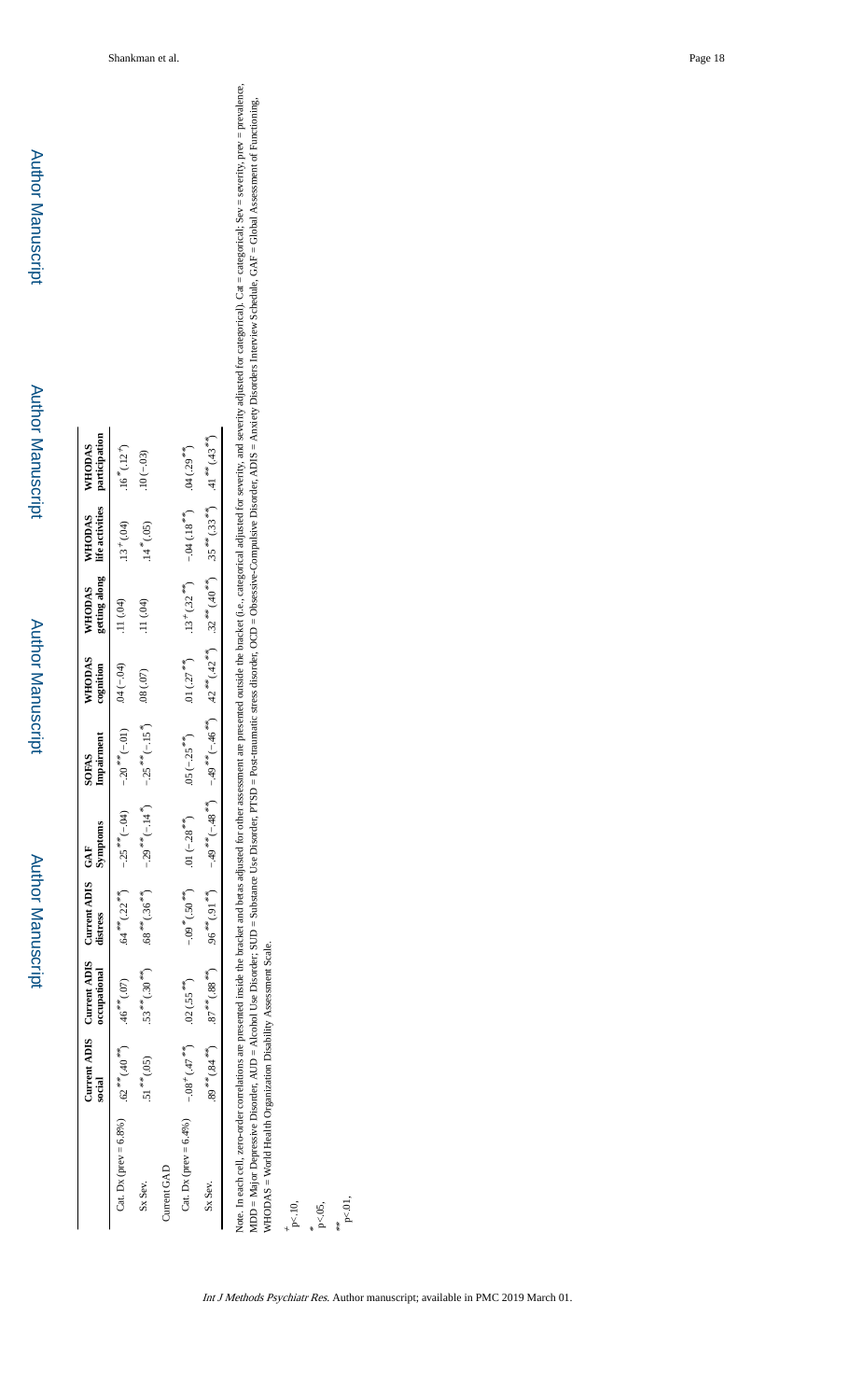Current and Lifetime Psychopathology Predicting Symptoms and Functioning at 1-year follow-up (predictive validity)

|                                    | Max PSR over 1 year | WHODAS (mean <sub>maxs</sub> ) at 1 year FU |
|------------------------------------|---------------------|---------------------------------------------|
| Lifetime MDD                       |                     |                                             |
| Categorical Dx (prev. $= 45.1\%$ ) | $.12(.48**)$        | $-.19(.28*)$                                |
| Dimensional Sx                     | $.44*(.54**)$       | $.57***(.42**)$                             |
| <b>Current MDD</b>                 |                     |                                             |
| Categorical Dx (prev. $= 8.5\%$ )  | $-.11(.40**)$       | $-.01(.31**)$                               |
| Sx Severity                        | $.62***(.54**)$     | $.41*(.40*)$                                |
| Lifetime AUD                       |                     |                                             |
| Categorical Dx (prev. $= 35.2\%$ ) | $-.09(.32**)$       | $-.20(-.11)$                                |
| Sx Severity                        | $.40*(.42**)$       | $.11(-.06)$                                 |
| <b>Current AUD</b>                 |                     |                                             |
| Categorical Dx (prev. $= 9.9\%$ )  | $.27(.54**)$        | $.08(-.07)$                                 |
| Sx Severity                        | $.31(.54**)$        | $-.18(-.10)$                                |
| Lifetime SUD                       |                     |                                             |
| Categorical Dx (prev. $= 23.9\%$ ) | $-.05(.57**)$       | $-.08(.03)$                                 |
| Sx Severity                        | $.69***(.65**)$     | .12(0.05)                                   |
| <b>Current SUD</b>                 |                     |                                             |
| Categorical Dx (prev. $= 11.3\%$ ) | .22 $(.64^{**})$    | .24(.01)                                    |
| Sx Severity                        | $.49***(.68**)$     | $-.27(-.06)$                                |
| Lifetime PTSD                      |                     |                                             |
| Categorical Dx (prev. $= 12.7\%$ ) | $.25^{+}(.62^{**})$ | $.34^{+}(.25^{*})$                          |
| Sx Severity                        | $.47***(.67**)$     | $-.12(.14)$                                 |
| <b>Current PTSD</b>                |                     |                                             |
| Categorical Dx (prev. $= 2.8\%$ )  | $-.08(.43**)$       | $-.18(-.02)$                                |
| Sx Severity                        | $.81***(0.76**)$    | .26(.14)                                    |
| Lifetime Panic                     |                     |                                             |
| Categorical Dx (prev. $= 12.7\%$ ) | $-.16(.38**)$       | $-.26(.25^{*})$                             |
| Sx Severity                        | $.63***(.49**)$     | $.61***(0.38**)$                            |
| <b>Current Panic</b>               |                     |                                             |
| Categorical Dx (prev. $= 4.2\%$ )  | $-.14(.45**)$       | $-.01(.04)$                                 |
| Sx Severity                        | $.73***(.62**)$     | .06(.05)                                    |
| Lifetime Agoraphobia               |                     |                                             |
| Categorical Dx (prev. $= 1.4\%$ )  | $-.37$ ** $(-.01)$  | $-.21(-.05)$                                |
| Sx Severity                        | $.58***(.35**)$     | $.26^{+}(.13)$                              |
| Current Agoraphobia                |                     |                                             |